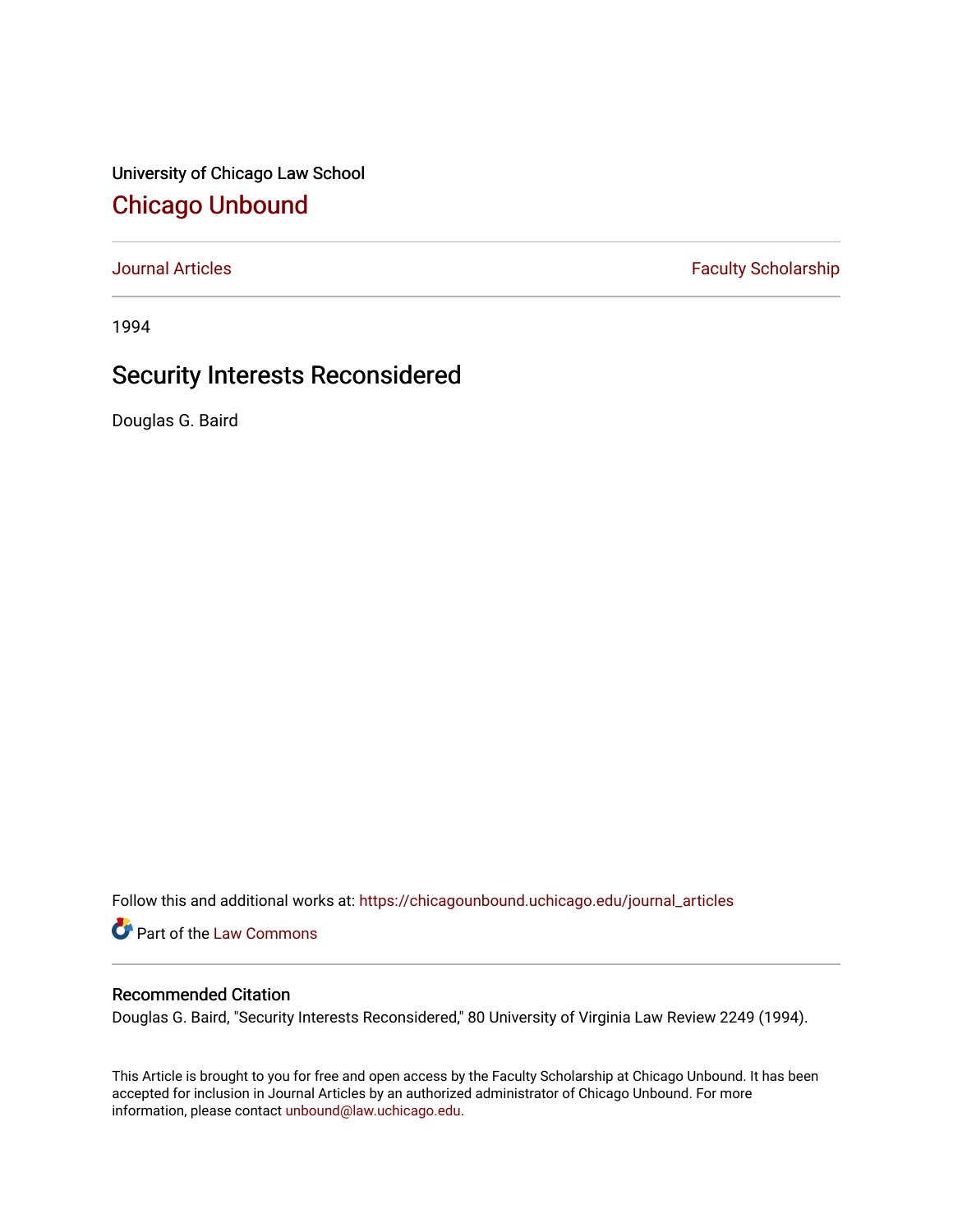# SECURITY INTERESTS RECONSIDERED

*Douglas G. Baird\**

**CODIFICATIONS** that stand the test of time rest upon coherent first principles. Article 9 is no exception; its drafters began with a number of assumptions and took care to write a codification of the law of security interests that was consistent with those assumptions. These principles are set out in Grant Gilmore's treatise on security interests' and they are familiar to every student of secured transactions. They can be summarized in a few sentences. A security interest is not a general right to take priority over the claims of other creditors, but rather a priority right that is linked to specific collateral. A creditor who takes a nonpossessory security interest creates an ostensible ownership problem and should presumptively have a duty to cure it by making a public filing. The public filing, however, need only give notice that the secured creditor has or in the future may take an interest in particular types of collateral. There is no duty to record the details of the transaction. Finally, a creditor who acts in good faith and cures the ostensible ownership problem has the right to take a security interest in the personal property of the debtor.2

Nearly five decades have passed since the basic contours of Article 9 were put in place, and it is useful to revisit these principles and subject them to new scrutiny. We can take advantage of the work of scholars who have studied Article 9. Moreover, we can ask to what extent the assumptions of the drafters rest upon the technology that was available fifty years ago, and whether intervening technological changes should lead us to different first principles.

Legal rules cannot be separated from the context in which they operate. When Article 9 was first drafted in the late 1940s and early 1950s, long distance telephone calls were expensive and only

<sup>\*</sup>Harry **A.** Bigelow Professor of Law and Dean, The University of Chicago Law School. **1** See 1 Grant Gilmore, Security Interests in Personal Property (1965).

**<sup>2</sup>**1 id. §§ 9.1, 15.1-.2; see Grant Gilmore, The Good Faith Purchase Idea and the

Uniform Commercial Code: Confessions of a Repentant Draftsman, 15 Ga. L. Rev. 605, 605-13 (1981).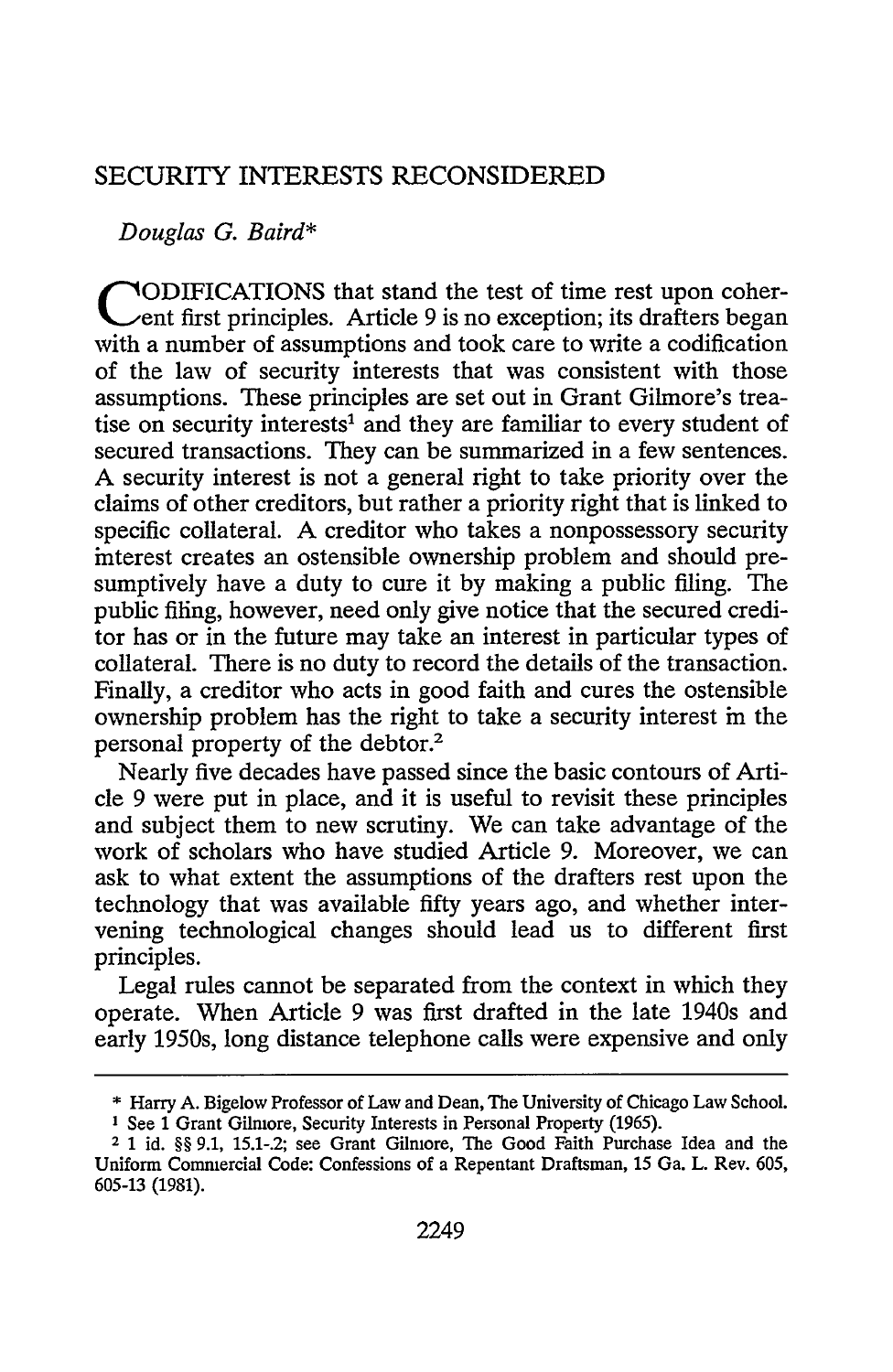a few computers existed. Plain-paper copying machines did not exist at all. Before lawyers had personal computers, it made no sense to have a legal regime in which they might search for financing statements from their desktops. Now it does.

Financial markets have also undergone a revolution in the last two decades. Accounts receivable and many other forms of secured debt are securitized.<sup>3</sup> One of the most common forms of security interest in personal property, the purchase money security interest in an automobile, is now also routinely securitized.4 A person who wants to borrow to buy a new car now has access (through intermediaries) to global capital markets. The new technologies that brought about these changes also suggest that we should think differently about the law governing security interests.

In this Article, I look at several common types of secured transactions and use them as vehicles for exploring the assumptions that underlie Article 9.<sup>5</sup> Part I of the Article focuses on the equipment financer and on whether equipment financing transactions create an ostensible ownership problem that we should solve through a public filing system. I also use this example as a way of asking the more fundamental question: should the law of personal property continue to draw the strong connection it does between ownership and possession?

In Parts II and III, I look at the lender who takes a security interest in all the debtor's assets. I first use this transaction to ask whether we should link the priority rights of a creditor to an interest in specific property. I then go on to ask whether it makes sense, if we are to have a filing system, to have notice filing rather than transactional filing.

Parts IV and V examine two more specialized transactionssecurity interests that back up insider guarantees, and factoringto question whether we should continue to allow all secured lenders who jump through the same hoops to enjoy priority over gen-

<sup>3</sup> Steven L. Schwarcz, Structured Finance: A Guide to the Principles of Asset Securitization 4 (2d ed. 1993).

<sup>4</sup> See Tamar Frankel, Securitization: Structured Financing, Financial Assets Pools, and Asset-Backed Securities § 2.4.4, at 38 n.13 (1991).

**<sup>5</sup>** For another analysis of the different roles that secured credit plays, see Randal C. Picker, Security Interests, Misbehavior, and Common Pools, 59 U. Chi. L. Rev. 645, 649-53 (1992).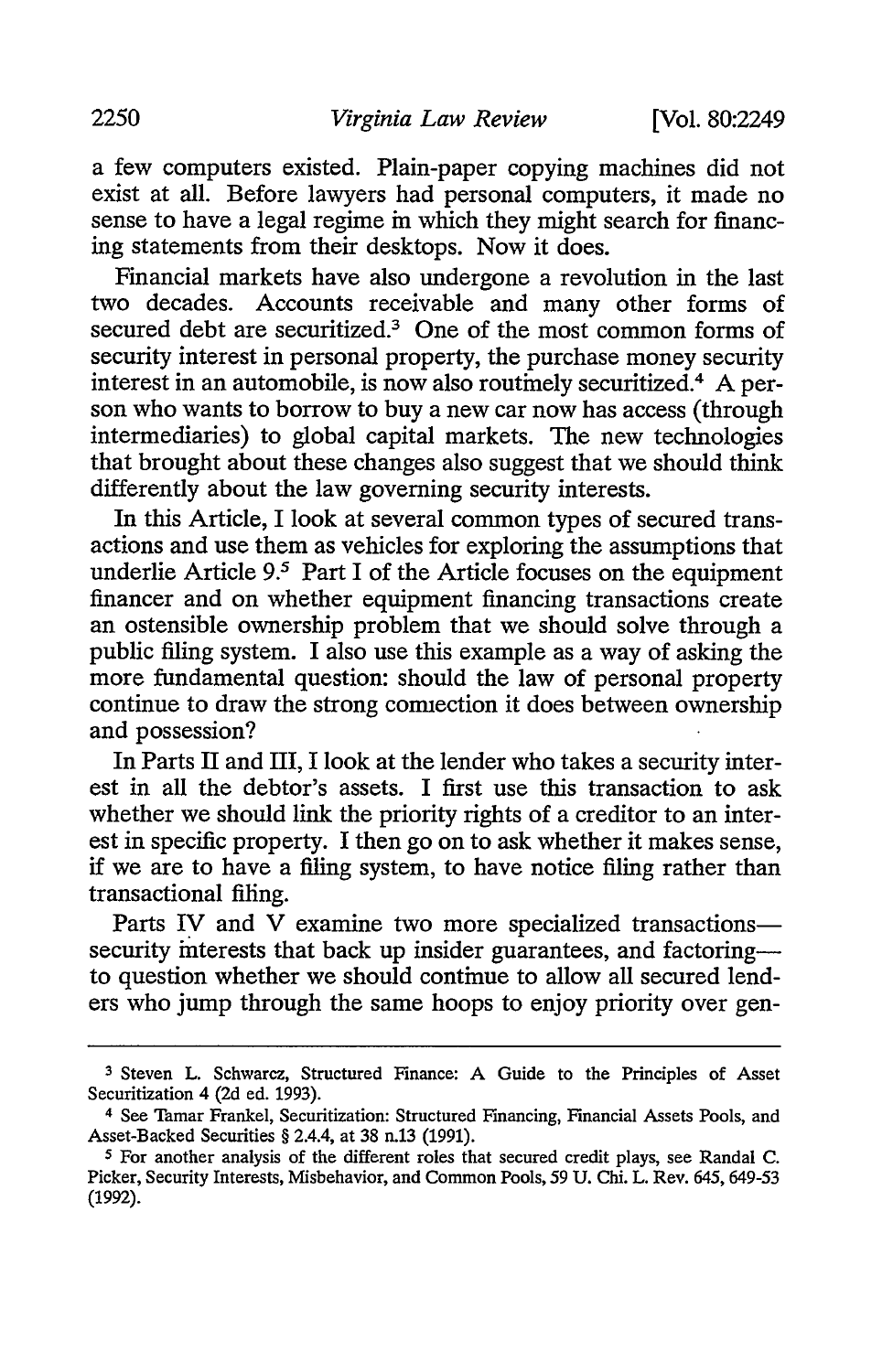eral creditors. I argue that both the lender who insists upon a secured guarantee from the owner-manager of the firm and the factor who purchases accounts receivable impose costs on third parties that other creditors do not.

I conclude that Article 9 may not give proper weight to the costs that some secured transactions impose. It may rely too heavily on the idea that all security interests are presumptively the same and that those who take security interests in good faith and give notice should be entitled to priority over general creditors.

# I. EQUIPMENT FINANCING **AND** THE PROBLEM OF OSTENSIBLE OWNERSHIP

Those who finance the purchase of machine tools and other large capital assets resemble real estate lenders and equipment lessors. In all of these transactions, tax considerations often drive the way a firm finances its acquisition of assets. Moreover, in each of these transactions the collateral at stake has a readily ascertainable liquidation value that can be realized in the event the debtor defaults. For example, there is a dramatic difference between the ability of a creditor to realize the value of an oil-drilling rig after a firm fails and the ability of that same creditor to realize on the firm's accounts receivable. The oil-drilling rig has a ready market value, while accounts receivable typically plunge in value when the firm liquidates. To be sure, the equipment financer, like the real estate lender or the equipment lessor, is at risk for a general change in market conditions: the demand for oil drilling rigs can collapse, as it did in the early 1980s. But this is a market risk a lender faces; it is not connected to a particular debtor.

In other contexts, the primary purpose of a security interest may be to give a secured creditor a priority over a firm's other creditors in the event that the firm encounters financial distress and cannot meet its fixed obligations. In the case of the equipment financer, however, the security interest may serve a different purpose. A lender may lend because it is confident that the procedures available to it in the event of default will allow it to realize much of the amount of the loan in the event of default. Thus, the lender may take a security interest in large part because its rights upon default against the debtor are greater than they would be if it did not take security. Given its rights as a secured creditor, the equipment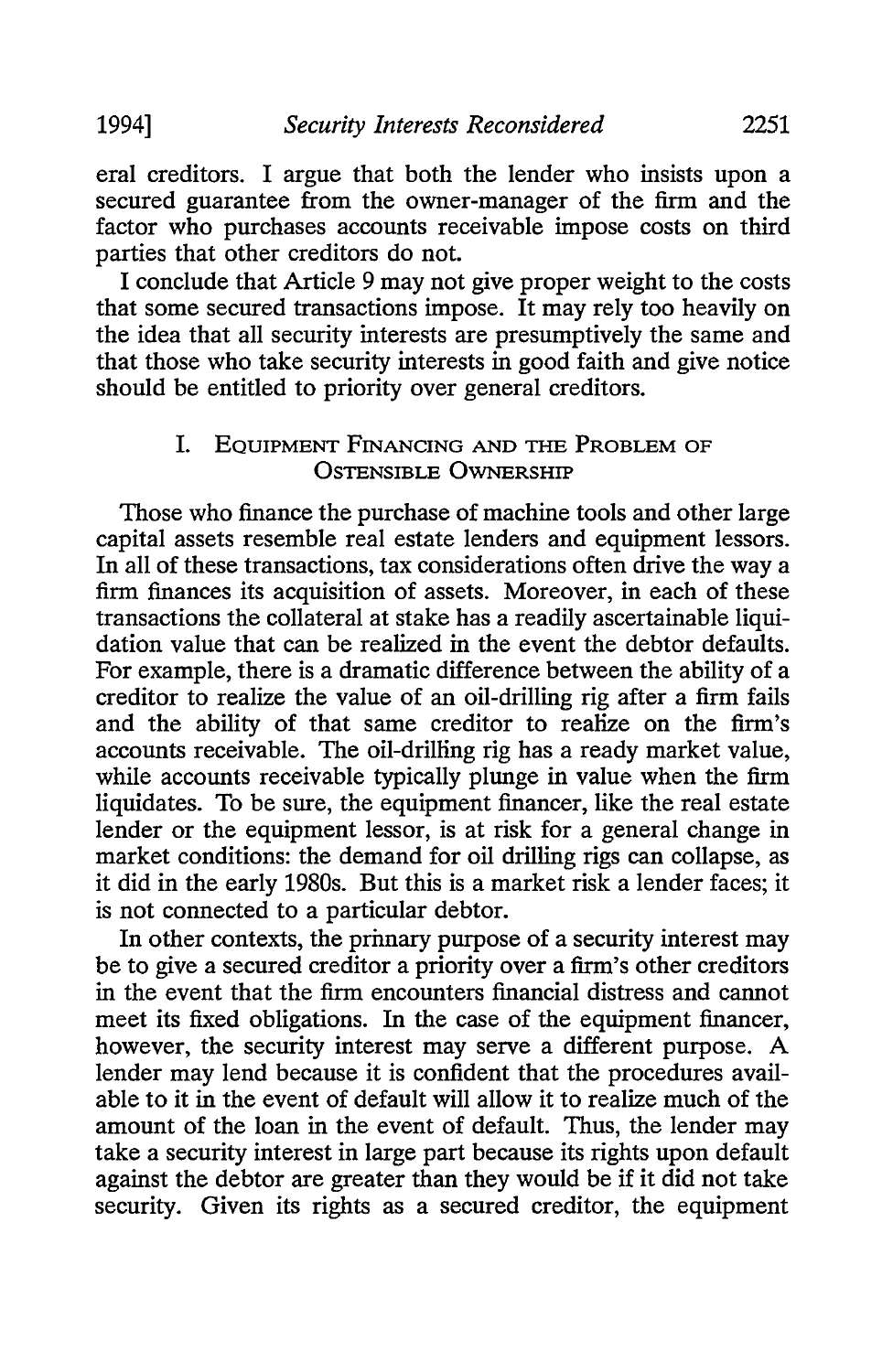financer faces comparatively few obstacles in seizing the goods and selling them to someone else. Security interests may therefore be valuable to equipment financers in large part because the debt collection procedures available to an unsecured lender are much more onerous,<sup>6</sup> but these differences do not seem connected to the special characteristics of the secured lender. Hence, one question a law reformer should ask in this context is not whether Article 9 should be changed, but whether the debt collection procedures available to the general creditor make sense.

We must also address the distinct issues concerning the equipment financer's rights against third parties. A security interest protects the equipment financer from different kinds of debtor misbehavior, the most obvious of which is the fraudulent sale of the asset to a third party. Other kinds of misbehavior include allowing a tax lien to be formed on the property or using the property as collateral in some other secured transaction.7

Article 9 requires an equipment financer to make a public filing if it wants to protect itself against a subsequently perfected secured creditor or against a good-faith buyer who takes possession of the property without knowledge of the security interest.8 In this context, we should ask whether a filing requirement makes sense. Third parties, secured parties, and levying creditors cannot draw the inference of ownership from possession in Article 9. It has no doctrine analogous to the holder-in-due-course concept. Instead, ownership of assets is firmly rooted in the derivation principle: the rights of a purchaser of an asset turn in the first instance on the rights of its transferor.<sup>9</sup> The rule that secured creditors must give notice of their property interest is an exception to this principle.

It might seem that creditors and purchasers of machinery cannot rely on the Article 9 filing system to establish a debtor's title to the asset. A failure to find a filing does not, by itself, assure creditors

**<sup>6</sup>** Most conspicuously, an unsecured creditor cannot conduct the sale of property seized to satisfy the debt. This task typically falls to a state official such as a sheriff.

**<sup>7</sup>** The equipment financer is protected from subsequent tax liens under 26 U.S.C. § 6323(a) (Supp. V 1993), and from preexisting and subsequent secured creditors under U.C.C. § 9-312(4) (1990).

**<sup>8</sup> U.C.C.** § 9-301(4).

**<sup>9</sup>** Douglas G. Baird & Thomas H. Jackson, Cases, Problems, and Materials on Security Interests in Personal Property 3-8 (2d ed. 1987).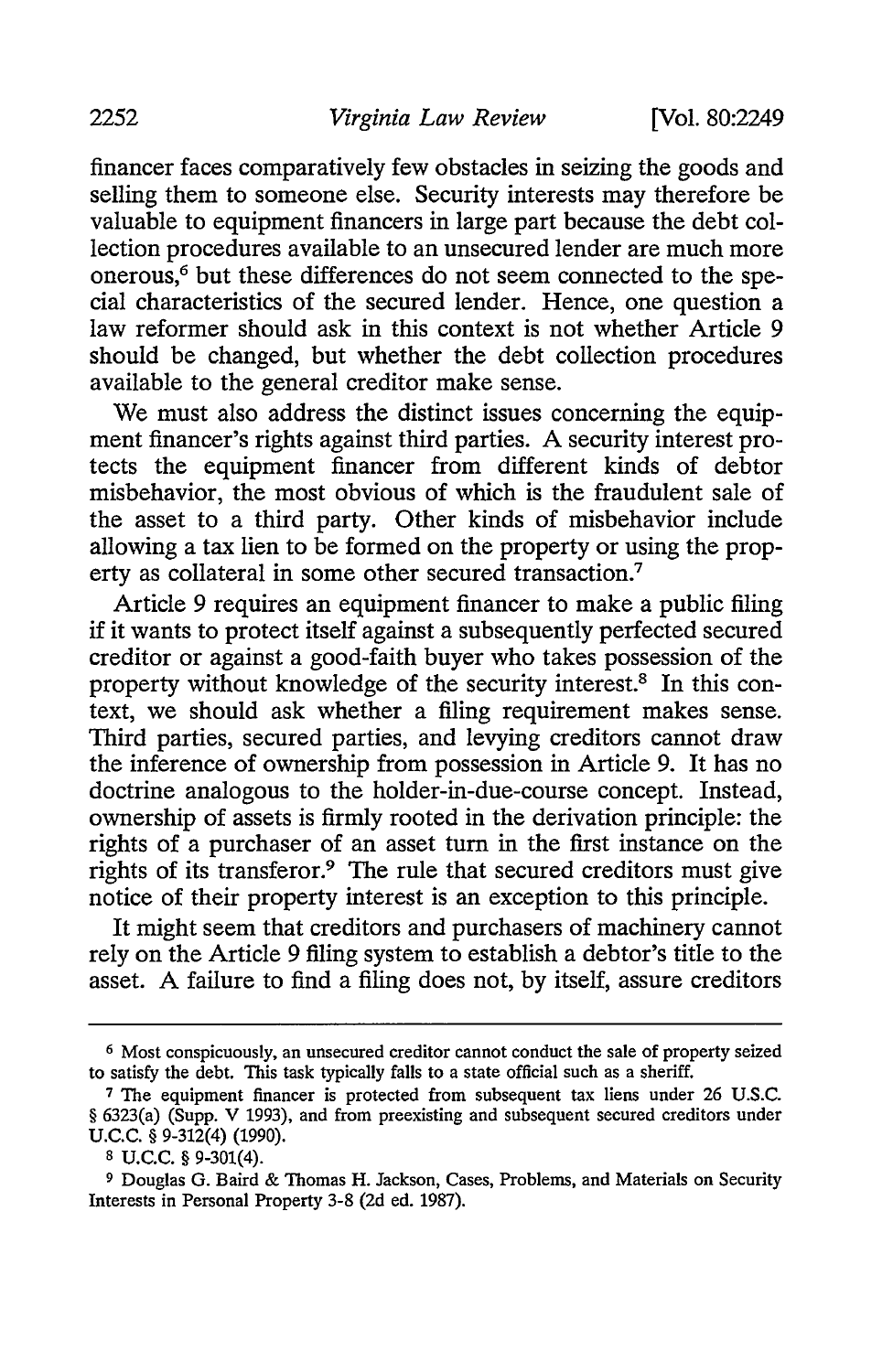or purchasers that the debtor owns the machine. To ensure that the debtor owns the machine, they must find out how the debtor acquired the machine. That is, they must ensure that the debtor did not lease the machine from a third-party or acquire it from someone else subject to a security interest.

The status quo, however, may not place undue burdens on either equipment financers or those who want to find out whether the debtor owns its equipment. The equipment financer must incur only the costs of an Article 9 filing, whereas a potential purchaser need only search the files and then ask the buyer for a bill of sale. Third parties can infer ownership from the debtor's possession of the machine, the existence of a bill of sale, and the absence of an Article 9 filing. Even though no single source of information about ownership exists, this may not matter much if going to these three sources is relatively straightforward. This is the logic that justifies the absence of a filing requirement for leases.10 Because anyone who wants to find out about the debtor's title must demand a bill of sale, the debtor who is merely a lessee cannot mislead potential creditors even when lessors have no fling requirement.

When one attacks the problem from this perspective, the law reform issue that we face for this sort of secured transactions problem is straightforward: how can we make the Article 9 filing system simpler? The contours of such a filing system would take advantage of the revolution in data processing that has taken place over the last 50 years. For instance, as many commentators have noted, there is no longer any justification for local filing systems or the requirement that a filing be done under the debtor's name when a debtor's social security number or taxpayer identification number could be used instead.<sup>11</sup> Nor is there a continuing need for an offi-

**<sup>10</sup>**For a careful study of the relationship between secured transactions and leases and the justifications for filing requirements, see Charles W. Mooney, Jr., The Mystery and Myth of "Ostensible Ownership" and Article 9 Filing: A Critique of Proposals To Extend Filing Requirements to Leases, 39 Ala. L. Rev. 683 (1988).

**<sup>11</sup>** For a paper advocating that the law of secured transactions should be federalized and that the filing system should be a national one, see David M. Phillips, Secured Credit and Bankruptcy: A Call for the Federalization of Personal Property Security Law, Law & Contemp. Probs., Spring 1987, at 53. For a discussion of the need to take account of technological changes in reforming Article 9's filing system, see Lynn M. LoPucki, Computerization of the Article 9 Filing System: Thoughts on Building the Electronic Highway, Law & Contemp. Probs., Summer 1992, at 5. For a report of an ABA Task Force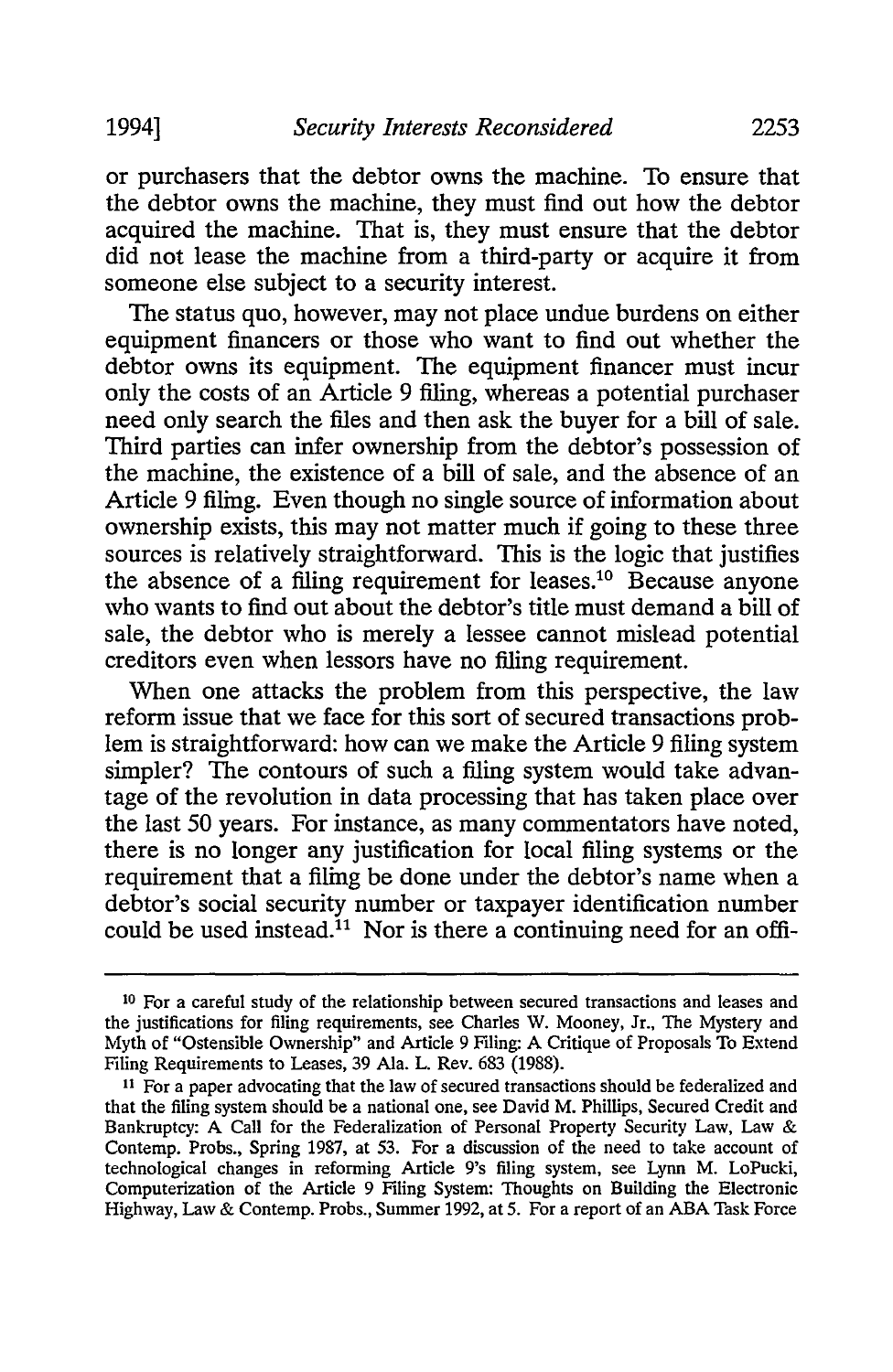cial to record the filing. Instead, the debtor itself could record the filing on an electronic bulletin board accessible to everyone. This would permit filing searches to be done for a fraction of their current cost.<sup>12</sup> In addition, because the system could be national (and eventually international) in its scope, there would be no need for the complexities that now arise when a debtor changes residence or the collateral moves from one jurisdiction to another.

It is worth emphasizing that having a national filing system does not itself require the federalization of these provisions in Article 9. Article 9 could be drafted in a way such that each state recognized the same self-funding organization as the instrumentality responsible for posting filings on an electronic bulletin board available to everyone on Internet or other national electronic networks.13 Filing systems could also be entirely private. For example, state incorporation laws could require the debtor to state on its corporate charter the agent with whom any security interests would be filed. These agents would be required to provide on-line access to their files. Those who wanted to file against the debtor and those who sought information about the debtor could then go to this agent.

In the electronic world in which we already live, filing a financing statement or searching any agent's file should prove to be easy. After the point at which a secured creditor files, the filing system already is privatized.14 Databases such as Lexis transfer the information in the public files onto their own systems. The initial chances of error, the delays inherent in transferring the files from state indexes to private filing systems, and the costs of making these transfers might all be largely avoided if we moved further in this direction.

Even such dramatic changes in the filing system, however, may assume too much about the status quo. The bold question is not

chairperson on reform of the filing system, and the potential costs and benefits of filing by taxpayer identification number, see Peter A. Alces & Robert M. Lloyd, An Agenda for Reform of the Article 9 Filing System, 44 Okla. L. Rev. 99, 112-13 (1991).

<sup>&</sup>lt;sup>12</sup> See LoPucki, supra note 11, at 16-19.

**<sup>13</sup>** Alternatively, common protocols could be adopted so that files could be maintained in different computers that were linked on a network. A single search request might examine all the relevant files. See id. at 17-19.

<sup>14</sup> See id. at 17.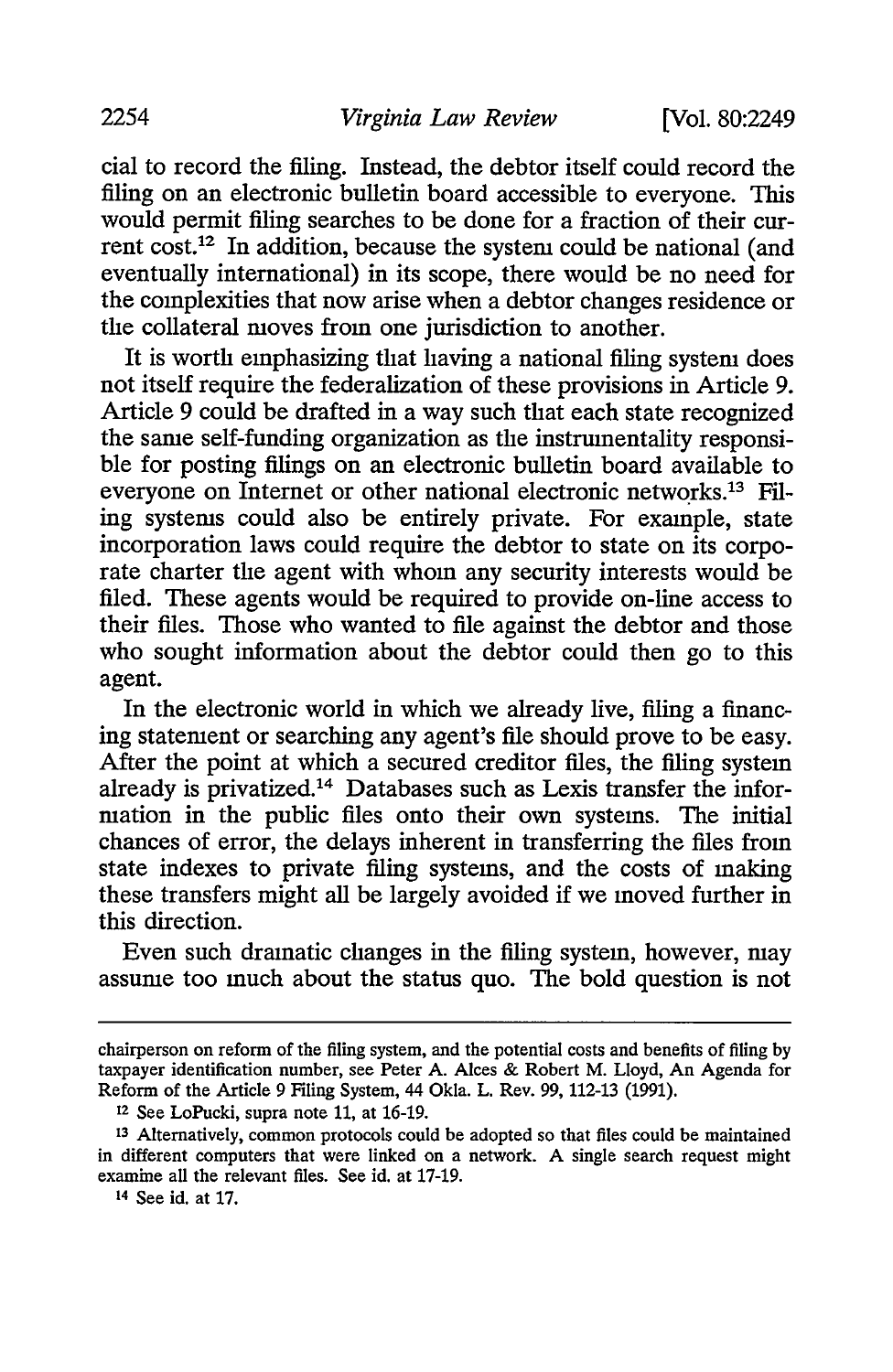whether the existing system can be rationalized and improved upon, but whether its initial premises are sound. The common-law derivation rule emerged in an earlier era, and today it is no longer followed when negotiable instruments, land, and large moveable assets such as airplanes and automobiles are involved. Thus, we should consider whether the rules governing the transfer of ownership of private property should be substantially changed to accommodate large capital assets such as plant machinery.<sup>15</sup>

Perhaps the principal problem is simply that of creating a way to identify a piece of personal property uniquely.<sup>16</sup> Once there is a standard that everyone can easily adopt (such as attaching an indelible serial number to each asset), it is possible to create a public filing system that would govern the transfer of all assets. Along these lines, recent advances in cryptography now allow us to create a mechanism to ensure that only the registered owner of an asset has the power to make a filing and thus possesses the power to transfer ownership of the asset.<sup>17</sup> If everyone were to use this mechanism, we would be able to trace the ownership of every asset and only the rightful owner of the asset would have the ability to transfer it or to encumber it.

But creating a unique way to identify an asset is difficult in a world in which capital assets do not have discrete sizes. Just as a large computer has a number of discrete components, a large machine tool can similarly be broken down into its many different parts. It is worth emphasizing, however, the role that law plays in this environment. A unique system of identification works only if there is a convention that everyone recognizes; it does little good for me to devise one unique way of identifying an asset and for you to devise another. The role of the law is to establish a standard,<sup>18</sup> and it is more important in this context that the law establish *some*

**<sup>15</sup>** See id. at 33-34.

**<sup>16</sup>** See Douglas Baird & Thomas Jackson, Information, Uncertainty, and the Transfer of Property, 13 J. Legal Stud. 299, 306-07 (1984).

**<sup>17</sup>** Modern cipher systems rest on the idea that computers are unable to factor the product of very large prime numbers. The power of these systems itself has generated concerns about privacy and law enforcement. For a discussion of cryptography and computer networks, see Stephen T. Kent, Internet Privacy Enhanced Mail, Comm. ACM, Aug. 1993, at 48, 50.

**Is** For an economic analysis of the process of standardization, see Joseph Farrell, Standardization and Intellectual Property, 30 Jurimetrics J. 35 (1989); Joseph Farrell &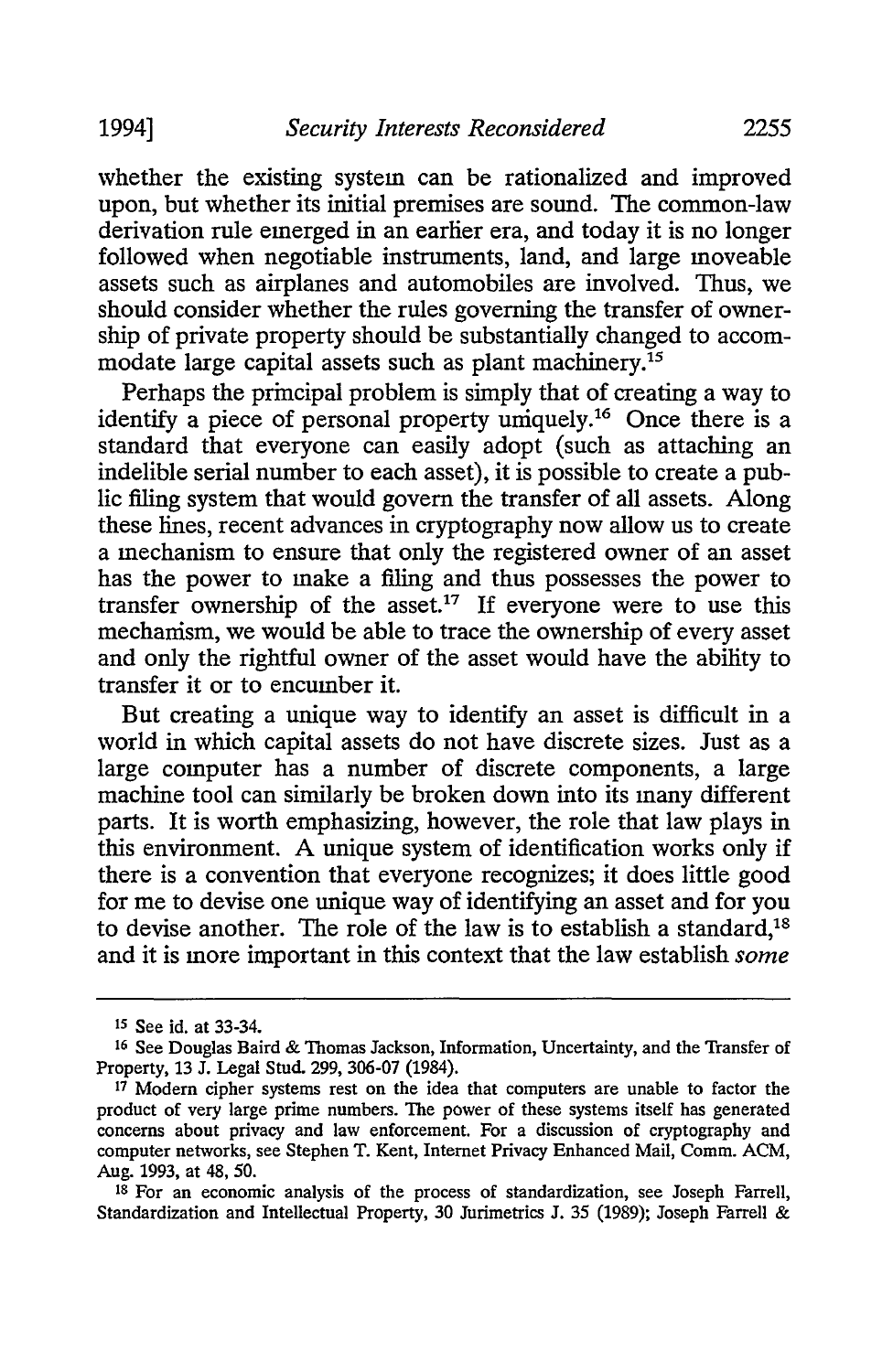standard, rather than the optimal one. The essence of the law of property is that it binds those who are not parties to the transaction; therefore, a title registration system can work only if it has the imprimatur of the state.

Even if we are to retain the current system, in which only secured creditors must file, and in which we require them only to give notice that they have or may take a security interest in property of the debtor, we must still take changes in technology into account. It makes sense to index the filing system by the debtor's taxpayer identification number. Given that the filing system will be searched electronically, we should rethink what it should contain. For example, it may not be cost effective to build a system that requires the financing statement to have any description of the collateral.19 We may also want to impose greater duties on the secured party to ensure that the filing has been made correctly.<sup>20</sup>

In confronting these questions of how to reform the filing system, we must keep in mind the relative importance of the problem. For instance, confusion as to ownership may not be important to trade creditors and others who rely on the cash-flow of the firm in order to be paid, rather than on the firm's assets. Because trade creditors know that they will be paid only if the firm survives as an ongoing concern, it is a matter of indifference to them whether the firm leases capital equipment or buys it and finances the purchase with a security interest. The firm may fail if the debtor cannot make payments to the equipment financer, but the firm will also fail if the firm cannot make payments to its lessor. Moreover, trade creditors are indifferent as to whether multiple creditors claim security interests in the asset. In a world in which trade creditors receive only a few cents on the dollar in the event of a firm's reorganization, what may matter the most may be the total debt obligations of the firm relative to its cash flow.

Garth Saloner, Standardization, Compatibility, and Innovation, 16 Rand J. Econ. 70 (1985).

**<sup>19</sup>**See Morris G. Shanker, A Proposal for a Simplified All-Embracing Security Interest, 14 **UCC** L.J. 23, 26-27 (1981).

**<sup>20</sup>**Under current law, the secured party is not responsible for mistakes that the filing officer makes in filing the financing statement. U.C.C. § 9-403(1); see also In re Royal Electrotype Corp., 485 F.2d 394 (3d Cir. 1973) (construing Pennsylvania law in accordance with U.C.C. § 9-403(1)).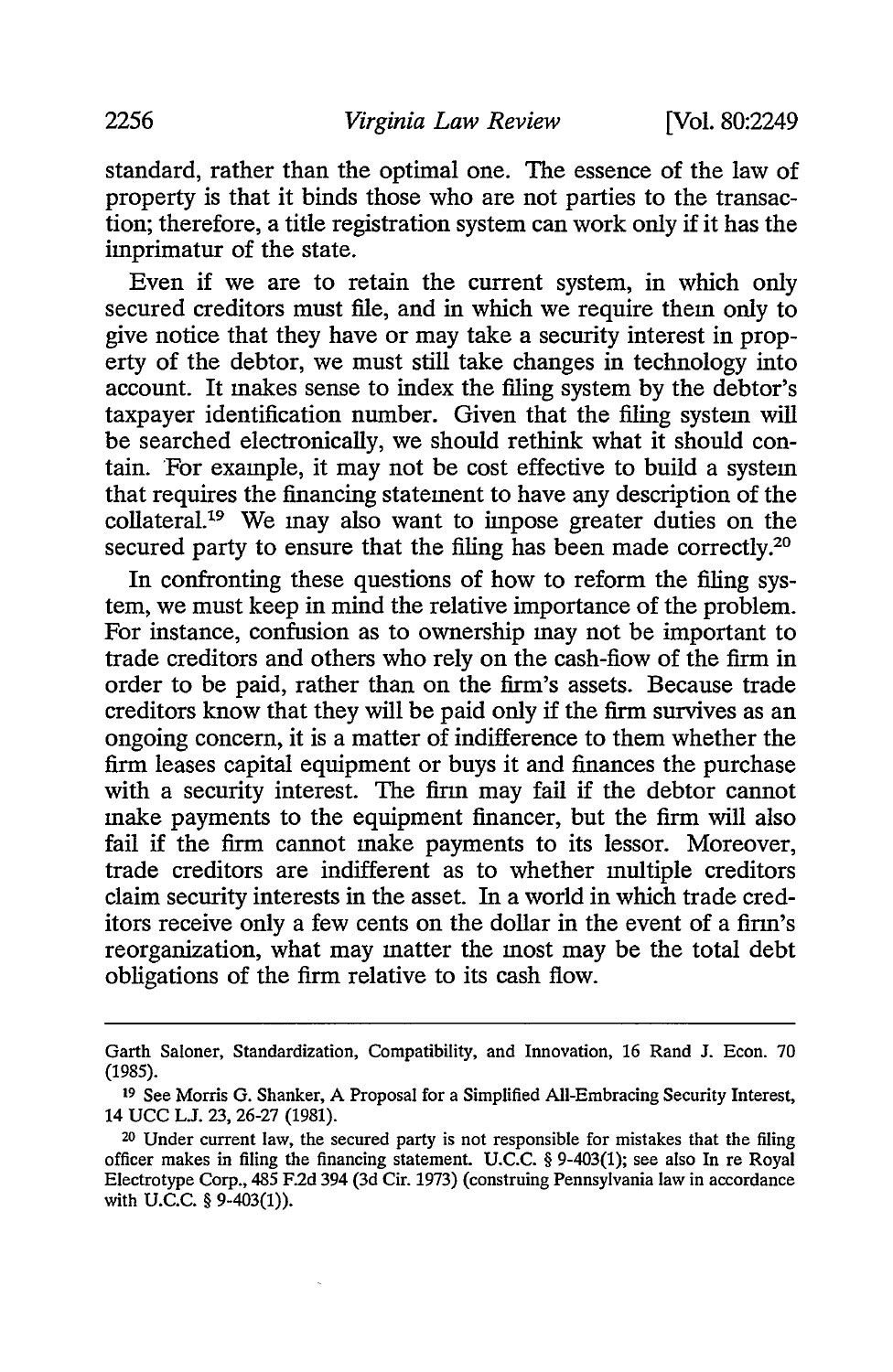As this country's economy changes, the capital assets of a firm may become less important. In service industries, a firm's value may be locked up in the firm-specific human capital of its employees. Alternatively, the value of the firm may rest in customer lists, patents, computer software, or some other intellectual property that is neither created nor transferred in the same way as a tangible asset. The lender who wants to finance the acquisition of such assets and ensure that it has a priority with respect to these assets, however, does not need a security interest. Such a lender could require the debtor to set up a separate corporation for the new project, write covenants that ensure that the subsidiary would not take on other debt, and then lend on an unsecured basis to the subsidiary. The investor could, of course, obtain additional confidence of its priority by taking a security interest in all the assets of the subsidiary and taking a security interest in all of the stock of the subsidiary held by the parent company, but its priority is ensured in the first instance by creating a separate corporate vehicle.

#### II. PROPERTY **AND** PRIORITY

Security interests under Anglo-American law have always been tied to particular assets. A creditor acquired an interest in a particular piece of real and personal property and looked to it first to obtain repayment.2' The history of secured credit is one in which a debtor's assets have become increasingly available to creditors to use in satisfying the debtor's obligations.<sup>22</sup> As the modern corporation emerged, investors became more likely to try to take priority over others with respect to all of a debtor's assets.<sup>23</sup> The reasons for this are not hard to divine. The capital structures of the railroads of the late nineteenth century, for example, were often a patchwork of different mergers and different financings. One lender might have a security interest in the rolling stock, another a security interest in a terminal, another in the main line, and still others in various branch lines. Such a fragmented capital structure

<sup>21</sup> 1 Gilmore, supra note 1, § 9.1, at 288.

 $22$  See id.

**<sup>23</sup>**See generally Gilmore, supra note 2 (describing the evolution of the good faith purchase idea in commercial law).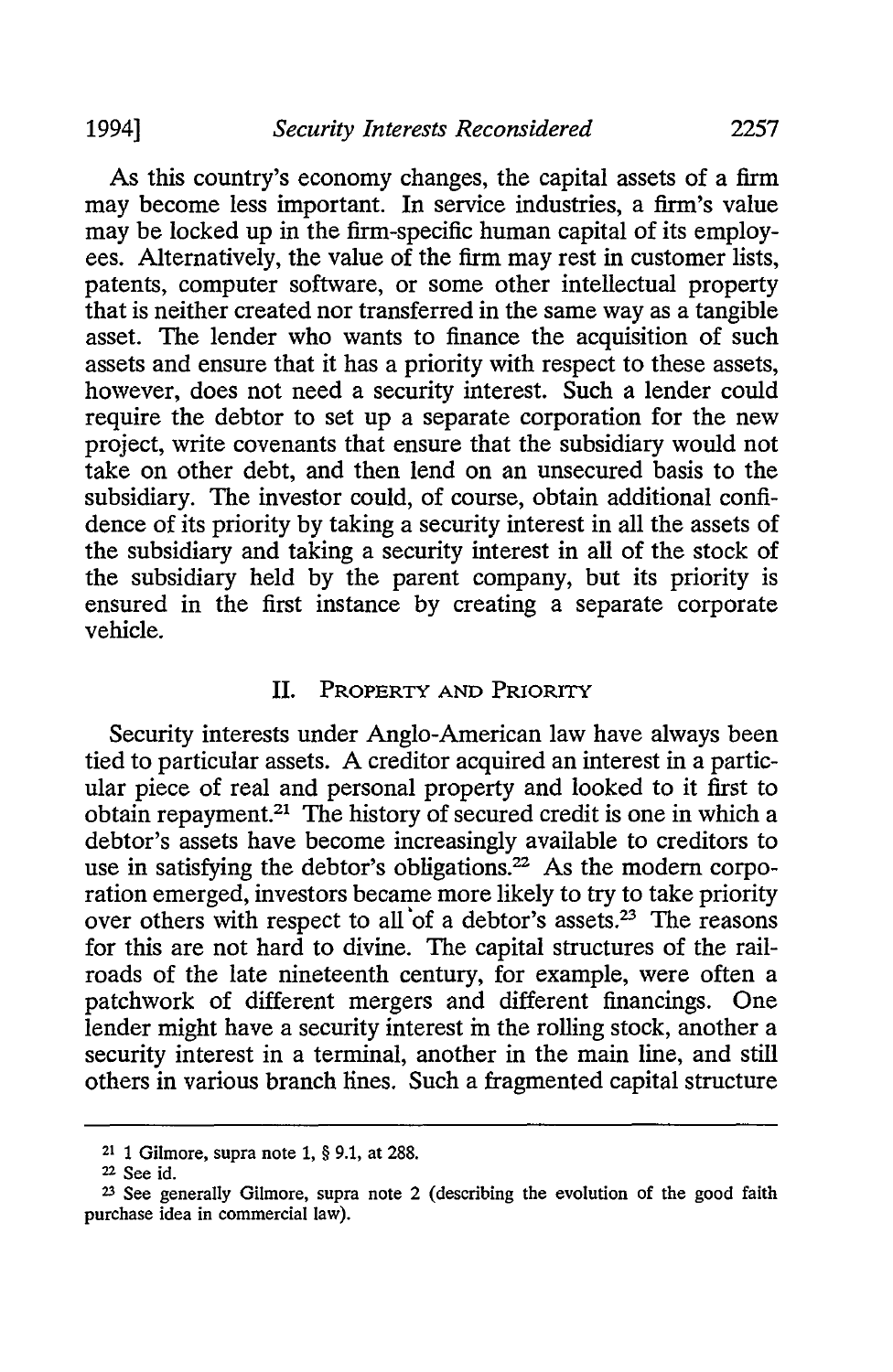made it hard to restructure debt when, as often proved the case, the firm did not have enough revenues to meet its fixed obligations.

Over the last century, firms have gravitated toward capital structures that are strictly hierarchical—that is, a single creditor will have a security interest in all the assets of a firm and other creditors will all take a position that is junior to this single creditor's position. 4 When the firm encounters financial distress, the amount owed this creditor may exceed the value of the firm. Thus, the financial restructuring problem is not one involving the debtor and many creditors, but one involving the debtor and a single creditor.

If we assume that investors as a group are better off with strictly hierarchical capital structures,<sup>25</sup> we can identify another weakness that flows from connecting security interests to particular assets. To create strictly hierarchical capital structures, no connection need exist between security interests and particular assets. Even though bankruptcy is designed to solve collective action problems, a perfected secured creditor that is owed more than the assets are worth may prefer that the debtor file a bankruptcy petition under the current system because nonbankruptcy rules do not work as a coherent whole and do not make it easy to reach all the debtor's assets. Moreover, the debtor may have real and personal property in multiple jurisdictions. Seizing the property, and at the same time preserving the value of the firm as a going conceru, may be possible only in bankruptcy because the current set of rules does not allow a creditor to levy on the assets of the entire firm outside of bankruptcy.

The all-asset financer can be viewed as an investor who bargains for priority over all other investors in the event that the firm's capital structure needs to be overhauled. If we adopt this view, however, two different kinds of questions arise. First, we want to know

**<sup>24</sup>**For a discussion of the important role that this large secured creditor plays in the firm, see Robert E. Scott, A Relational Theory of Secured Financing, 86 Colum. L. Rev. 901 (1986).

**<sup>25</sup>**The question of why firms possess the capital structures that they do remains a puzzle, given the Modigliani and Miller Irrelevance Proposition. Franco Modigliani & Merton H. Miller, The Cost of Capital, Corporation Finance and the Theory of Investment, 48 Amer. Econ. Rev. 261, 288 (1958). For a review of the literature, see Milton Harris & Artur Raviv, The Theory of Capital Structure, 46 J. Fin. 297 (1991).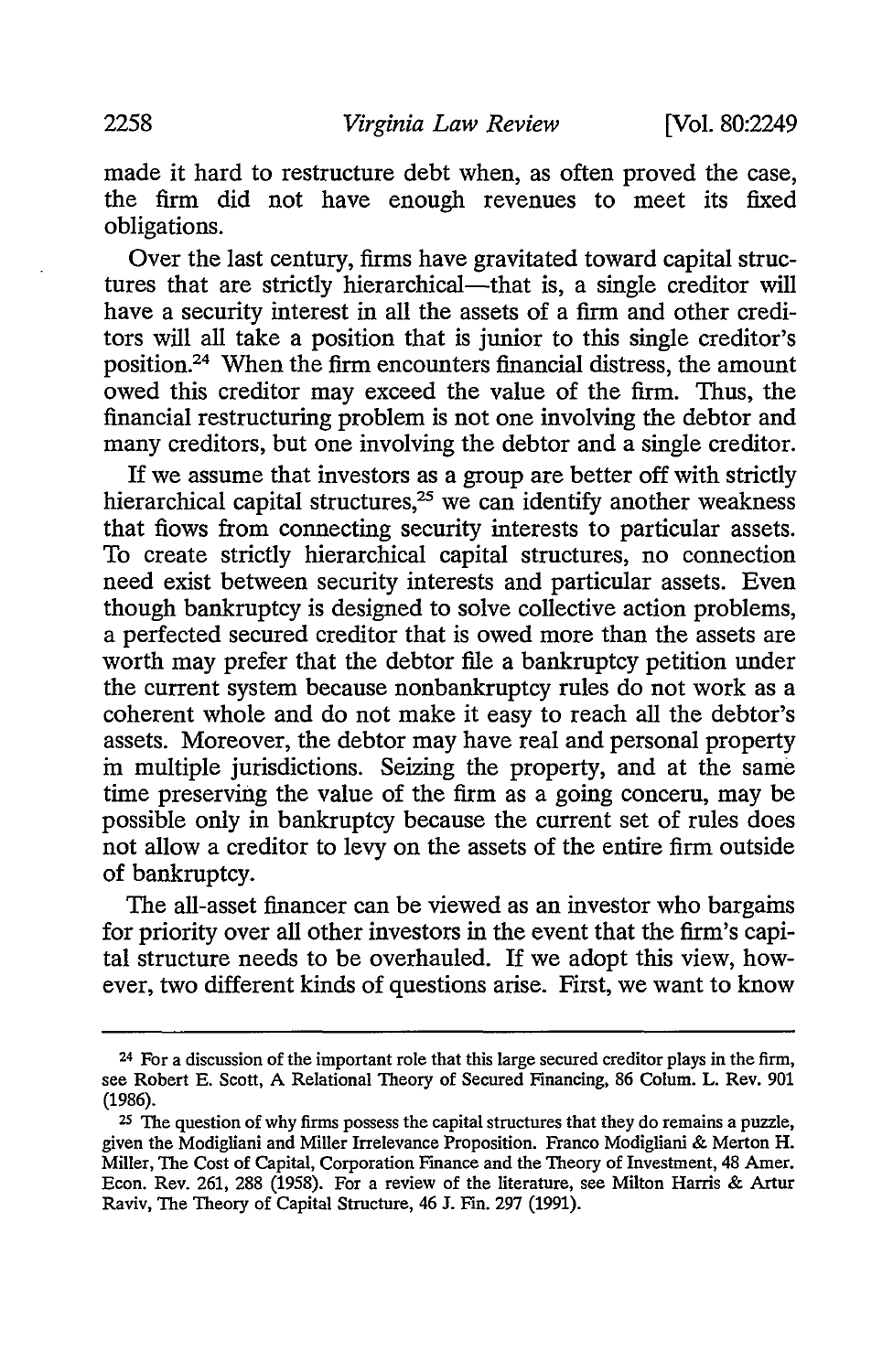if in fact strictly hierarchical structures are likely to be desirable when investors bargain for them. Second, if they are, we want to know exactly how the law should respond to them.

Existing law does not seem to allow investors to opt out of bankruptcy law. Moreover, investors in firms are often trade creditors who typically offer a standard set of terms that do not vary for individual customers. The terms are set based on conditions in the industry as a whole, and not the characteristics of a particular debtor; thus, it may not be plausible to think that each firm could, by private contracting or provisions in its charter, create the capital structure that was in everyone's best interest because the transaction costs may simply be too high. In addition, strictly hierarchical capital structures are not self-evidently desirable: one can make arguments about why various departures from the absolute priority rule might be efficient, and indeed a number of scholars have.<sup>26</sup> It is also arguable that, as a normative matter, absolute priority should not be recognized even if such arrangements were to emerge through private bargaining.<sup>27</sup>

In the end, however, not much can be done to avoid strictly hierarchical capital structures if in fact the principal investors want them.<sup>28</sup> Once we view secured debt as simply one kind of investment instrument in a firm, it becomes hard to do much to alter the capital structures for which the parties bargain. Secured debt, ordinary debt, subordinated debt, preferred stock, common stock, and everything in between are different kinds of investment contracts. The emergence of derivatives in the last decade underscores the

**<sup>26</sup>**See Lucian A. Bebchuk & Randal C. Picker, Bankruptcy Rules, Managerial Entrenchment, and Firm-Specific Human Capital (Chicago Law & Economics Working Paper No. 16, 1992) (supporting rule allowing ex post violations of absolute priority); Thomas H. Jackson & Robert E. Scott, On the Nature of Bankruptcy: An Essay on Bankruptcy Sharing and the Creditors' Bargain, 75 Va. L. Rev. 155 (1989) (supporting rules that favor ex ante bargains).

<sup>27</sup>See, e.g., Elizabeth Warren, The Untenable Case for the Repeal of Chapter 11, 102 Yale L.J. 437, 472-74 (1992) (arguing that a contract-based priority system would disadvantage nonparties to the transaction).

<sup>&</sup>lt;sup>28</sup> See Douglas G. Baird, The Reorganization of Closely Held Firms and the "Opt Out" Problem, 72 Wash. U. L. Rev. (forthcoming 1994).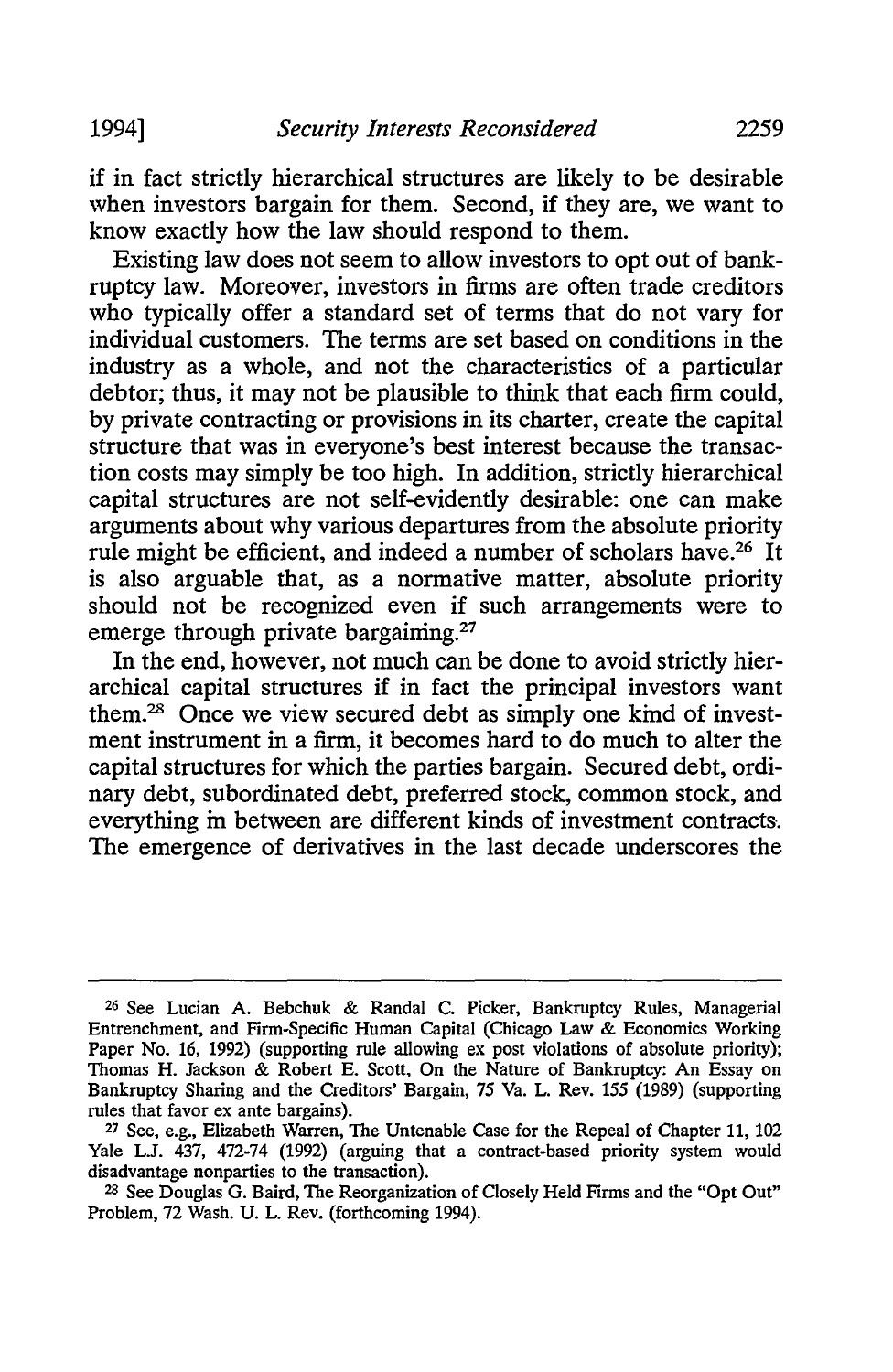idea that every financial instrument can be rewritten in any number of different ways.<sup>29</sup>

Moreover, the ability to create parent and subsidiary firms, and the ability to write covenants governing the obligations such firms can incur, in principle allows investors to insulate themselves from the workings of bankruptcy law altogether. As a result, a subsidiary can engage in the actual business enterprise and the parent corporation can write a series of contracts with investors that give them different rights to the cash flows. Such a structure could have whatever risk-sharing investors wanted to have and operate completely free of bankruptcy law.

Even if we write bankruptcy laws or laws governing security interests that try to redistribute the assets of a firm ex post, parties may be able to opt out of these laws through private contractual arrangements. The effect of laws that attempt to alter contractual distributions may largely be to increase transactions costs. Thus, if one either accepts the results of private ordering or recognizes its inevitability, it may make sense to alter the law of secured transactions in a way that facilitates the creation of strictly hierarchical capital structures. A law that gives investors priority rights to particular assets may not be the best approach.

There are several ways in which the rights of the lender who takes priority over others might change. Unlike the equipment financer, this lender is not necessarily looking to particular hard assets and might not, for example, insist on limiting the ability of the debtor to sell assets beyond what all creditors would provide in their loan agreements.<sup>30</sup> With this in mind, we might provide that an investor could obtain a priority over other investors in the event that the firm needed a new capital structure without necessarily giving the creditor a right to reach specific assets.

**<sup>29</sup>**For a discussion of derivatives and the challenge they pose for tax laws, see Alvin C. Warren, Jr., Financial Contract Innovation and Income Tax Policy, 107 Harv. L. Rev. 460 (1993).

<sup>30</sup>Marcel Kahan & Bruce Tuckman, Private vs. Public Lending: Evidence from Covenants 9 tbl. 2, 10 (June 1994) (unpublished manuscript, on file with the Virginia Law Review Association).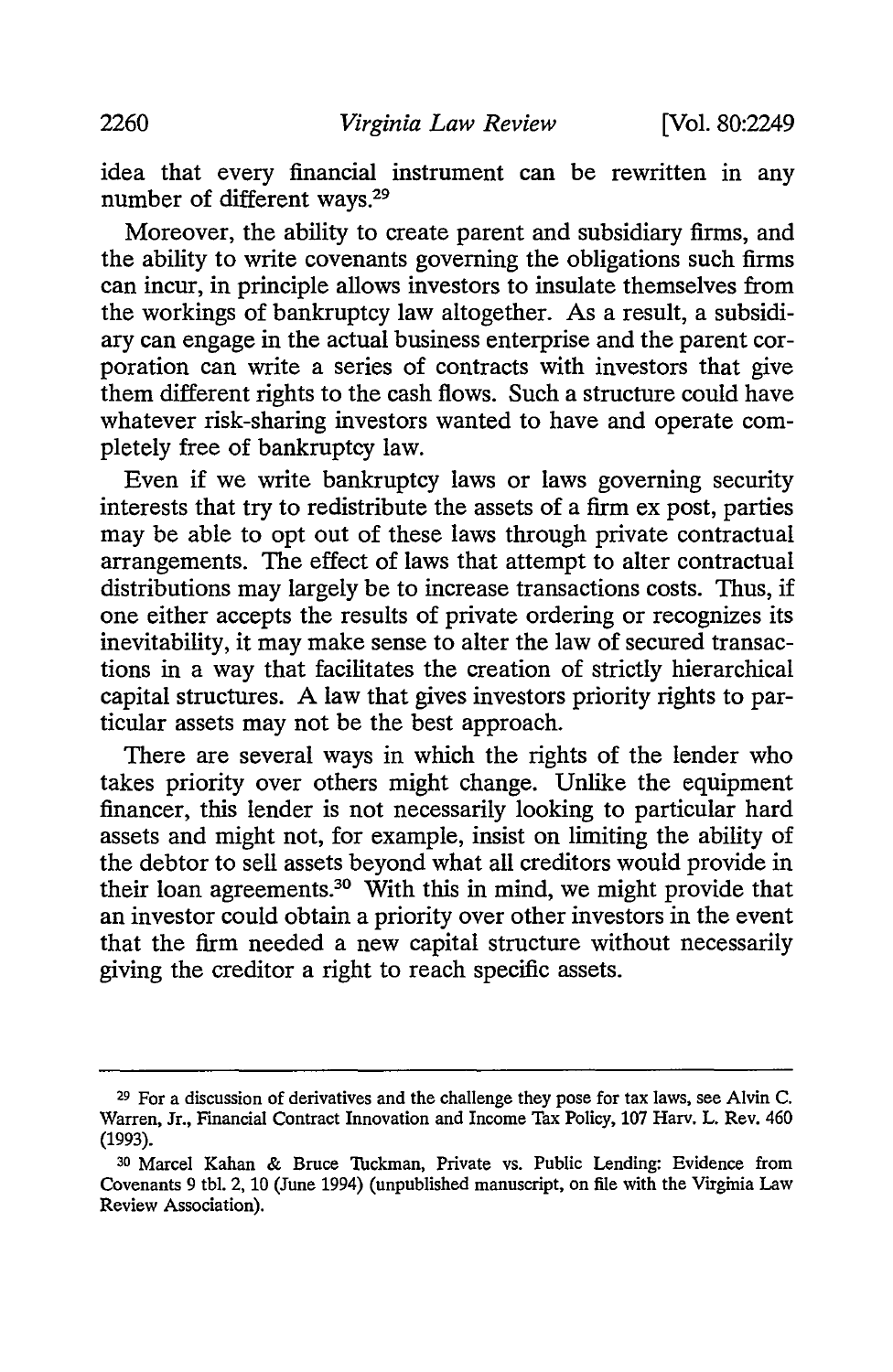## III. TRANSACTIONAL FILING IN AN ELECTRONIC ERA

To the extent that investors want to know about the capital structure of a firm, the problem we face is much more an issue of corporate law than one ordinarily associated with secured transactions. To the extent that we want a secured creditor to give public notice, the information in the Article 9 filing system may not be enough.<sup>31</sup>

The revolution brought about by the Uniform Trust Receipts Act and confirmed by Article 9 was notice filing. The filing system provides only limited information because the burdens of transactional filing were enormous in a world before photocopying machines, long-distance telephone lines, or personal computers. Those burdens, however, are no longer with us. Indeed, one could now argue that the filing obligation should be extended to general creditors as well as secured creditors. One could also argue for requiring all investors in a firm to record the amount of their investment and the priority rights they claim in a firm's assets, and requiring them to update that information continuously.

Of course, we might limit the system to exclude creditors of small amounts or creditors of a particular type. But even some creditors, such as employees, who initially seem to belong outside the system, might readily be placed inside it. Just as a firm has an obligation (backed up by criminal penalties) to pay withholding taxes, a firm could have a similar obligation to record the amount owed to each of its employees.

Under a reformed filing system, the filing of the bankruptcy petition could be accompanied by a printout of the public record of the firm's capital structure. In the past, such a system was technically infeasible; the burdens of filing this information would have been enormous and retrieving it would be so hard that the filing would be able to provide only limited information to others. But with technological change and new standards, extracting the needed

**<sup>31</sup>** This idea that technological change may make a return to a more transaction-based filing system feasible is discussed in LoPucki, supra note 11, at 34-36. The idea that the law of security interests in personal property should return to a system of transactional filing is one that has resurfaced a number of times. See, e.g., Peter F. Coogan, Article 9 of the Uniform Commercial Code: Priorities Among Secured Creditors and the "Floating Lien," 72 Harv. L. Rev. 838, 879-80 (1959); Thomas H. Jackson & Anthony T. Kronman, Secured Financing and Priorities Among Creditors, 88 Yale **L.J.** 1143, 1178-82 (1979).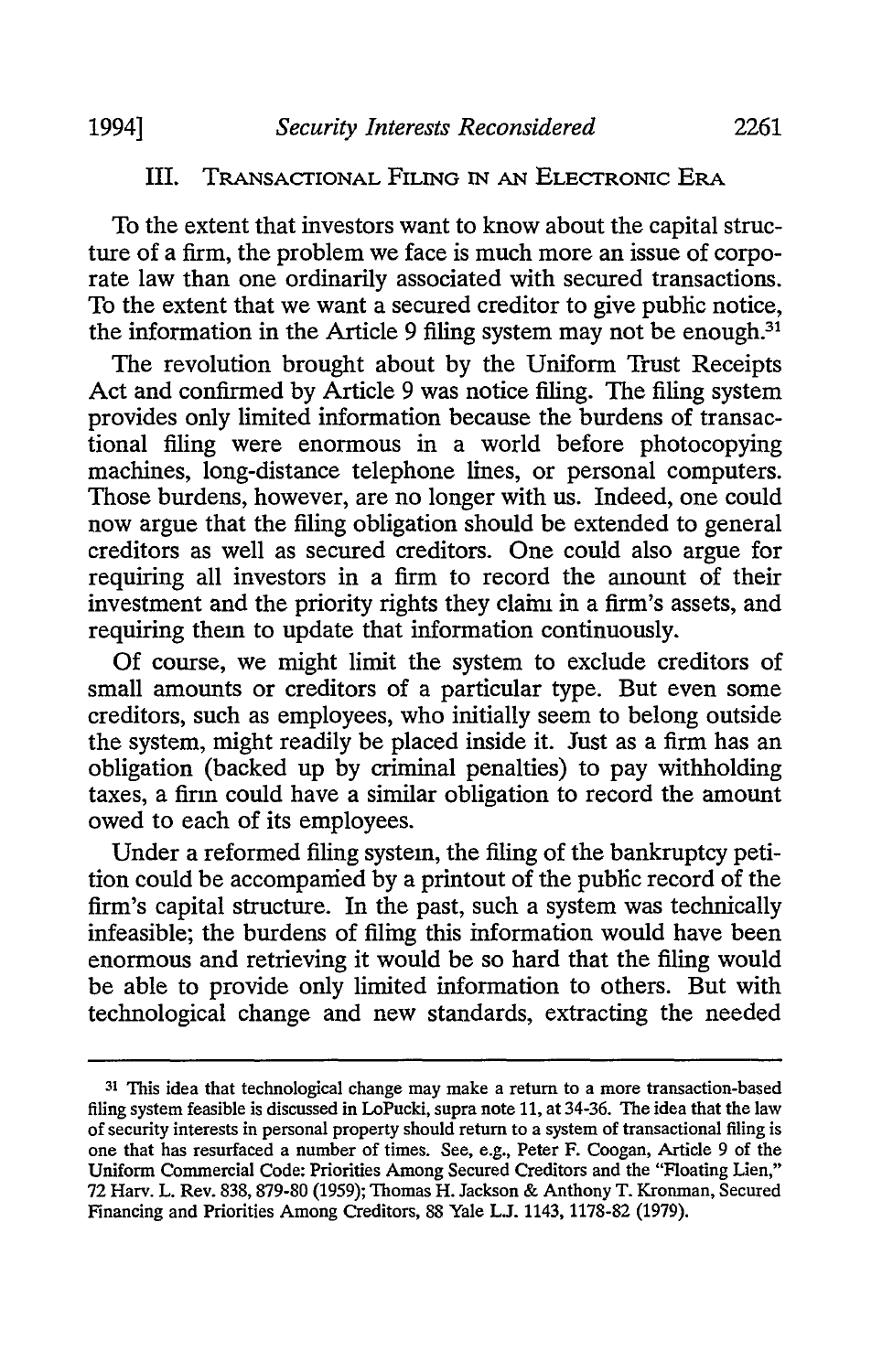information from loan agreements or commercial invoices might be straightforward and possible with small attendant costs.

Yet another problem associated with transactional filing is the increased possibility that, as more information is required to be kept in a file, the more likely it is that a file will contain information that a firm might legitimately want to keep out of the hands of competitors. Existing technology, however, makes it possible to have a public file that contains private information.<sup>32</sup> With advances in cryptography, it may be possible to limit access to information in any number of different ways. For instance, the information could be stored so that the debtor could at all times control who had access to it. Thus, a trade creditor could learn what assets the debtor had available, what rights others enjoyed in the firm, and where its claim would fit in the hierarchy if, but only if, the debtor was willing to provide that information.

#### IV. THE UNITARY SECURITY INTEREST

Article 9 provides a set of terms that applies to all secured transactions, regardless of their form, and is designed to create a security interest in personal property.<sup>33</sup> The same rules presumptively apply to all secured transactions. Chattel paper financers and retailers of consumer goods presumptively raise the same set of problems for the lawmaker, but we impose different filing obligations on these lenders and we grant them different priority rights. Nevertheless, the starting assumption is that they are the same because they both have security interests in personal property.

By starting with this presumption, we create the risk that we make a Procrustean bed, one that may be as confining as the one from which the drafters of Article 9 escaped when they abolished the distinctions between the many different legal forms that governed economically identical transactions. Instead of beginning with the idea that there are artificial legal forms that are part of the landscape, we should begin with the idea that the world of secured transactions is one that is flat and that has discrete boundaries. This assumption has its own dangers. As debt markets change, we need to be sensitive to them.

**<sup>32</sup>**See Kent, supra note 17.

**<sup>33</sup>**See **1** Gilmore, supra note 1, § 10.1.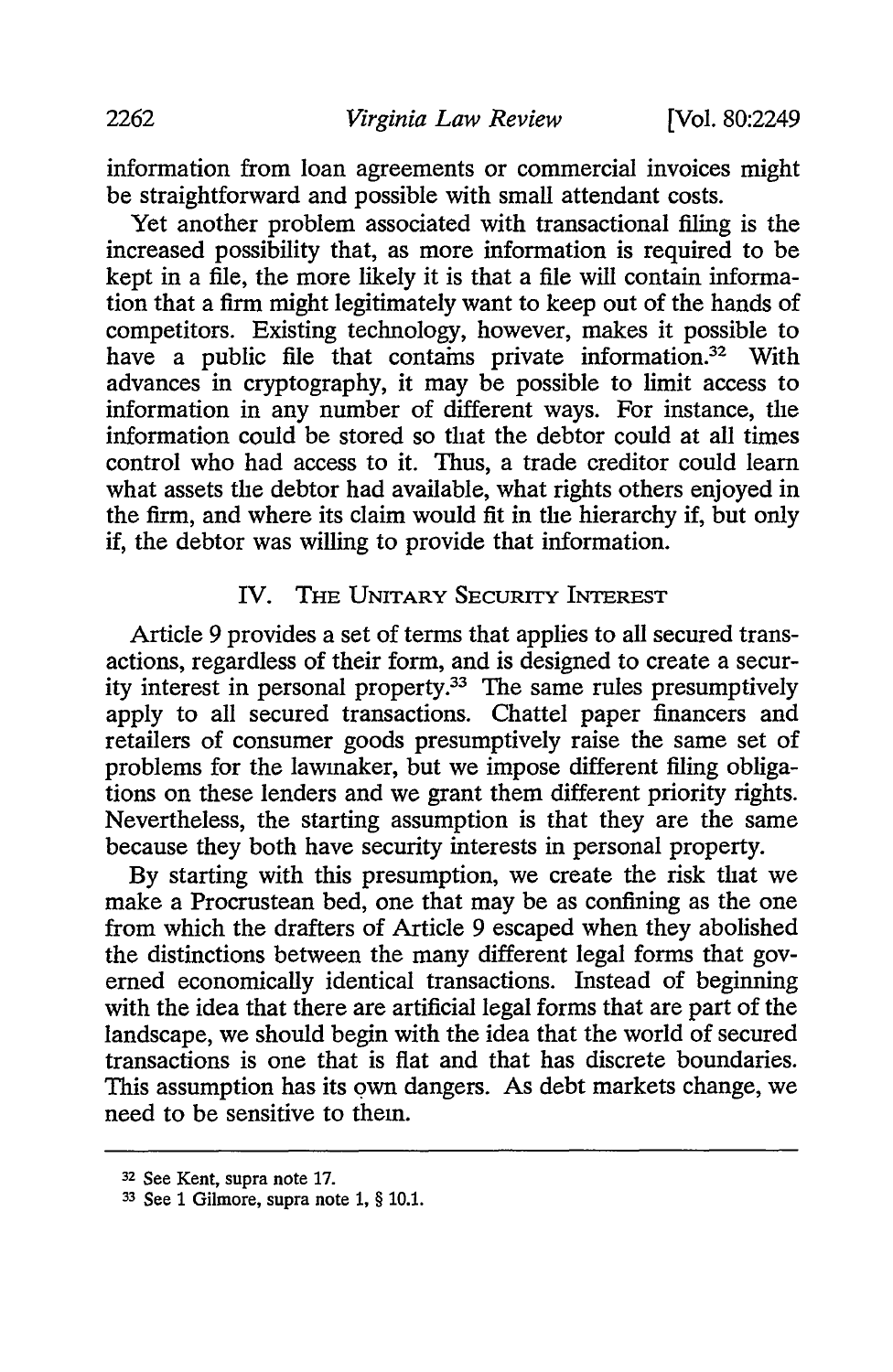The closely held firm typically has one institutional lender.<sup>34</sup> Its other creditors consist of insiders (these include, for example, relatives of the owner-manager) and trade creditors. The amount of trade credit typically expands as the firm encounters financial distress and the trade creditors typically receive nothing if the firm liquidates. Because the firm does business in limited liability form, the creditors have no recourse against the owner-manager. many instances, however, the institutional lender has obtained a guarantee from the owner-manager. This guarantee is often secured by all the assets of the owner-manager, including all of her personal property.

When the owner-manager has substantial assets, the guarantee is a device to ensure that the owner-manager, from the perspective of the institutional lender, is not doing business in limited liability form. In some cases, however, the owner-manager does not have substantial nonencumbered assets. The owner-manager's wealth is tied up in the business and the house is already subject to a first mortgage. The other assets of the owner-manager (such as the car and household furnishings) are small relative to the size of the debt. If the firm fails, the owner-manager likely files a bankruptcy petition as well, and the institutional lender may in fact receive little or nothing on its guarantee.

In this case, the institutional lender does not use the guarantee as a means of recovering what it is owed. The security interest is best seen as a hostage-taking device.<sup>35</sup> The institutional lender wants to ensure that the owner-manager pays attention to its interests in times of financial distress. The ability to call on the assets of the owner-manager, even if these assets are not themselves valuable to the lender, may be a great value to the owner-manager.

How are we to think about this use of security interests as a general matter, before we confront the question of how or where legal rules should respond to this device? First, we can observe that the assets of the owner-manager are themselves ideal hostages. The point is one that Robert Scott has made looking at the use of

<sup>34</sup> See Mitchell A. Petersen & Raghuram G. Rajan, The Benefits of Firm-Creditor Relationships: Evidence from Small Business Data 8-9 (May 1993) (unpublished manuscript, on file with the Virginia Law Review Association).

<sup>35</sup> See Robert E. Scott, Rethinking the Regulation of Coercive Creditor Remedies, 89 Colum. L. Rev. 730, 746-48 (1989).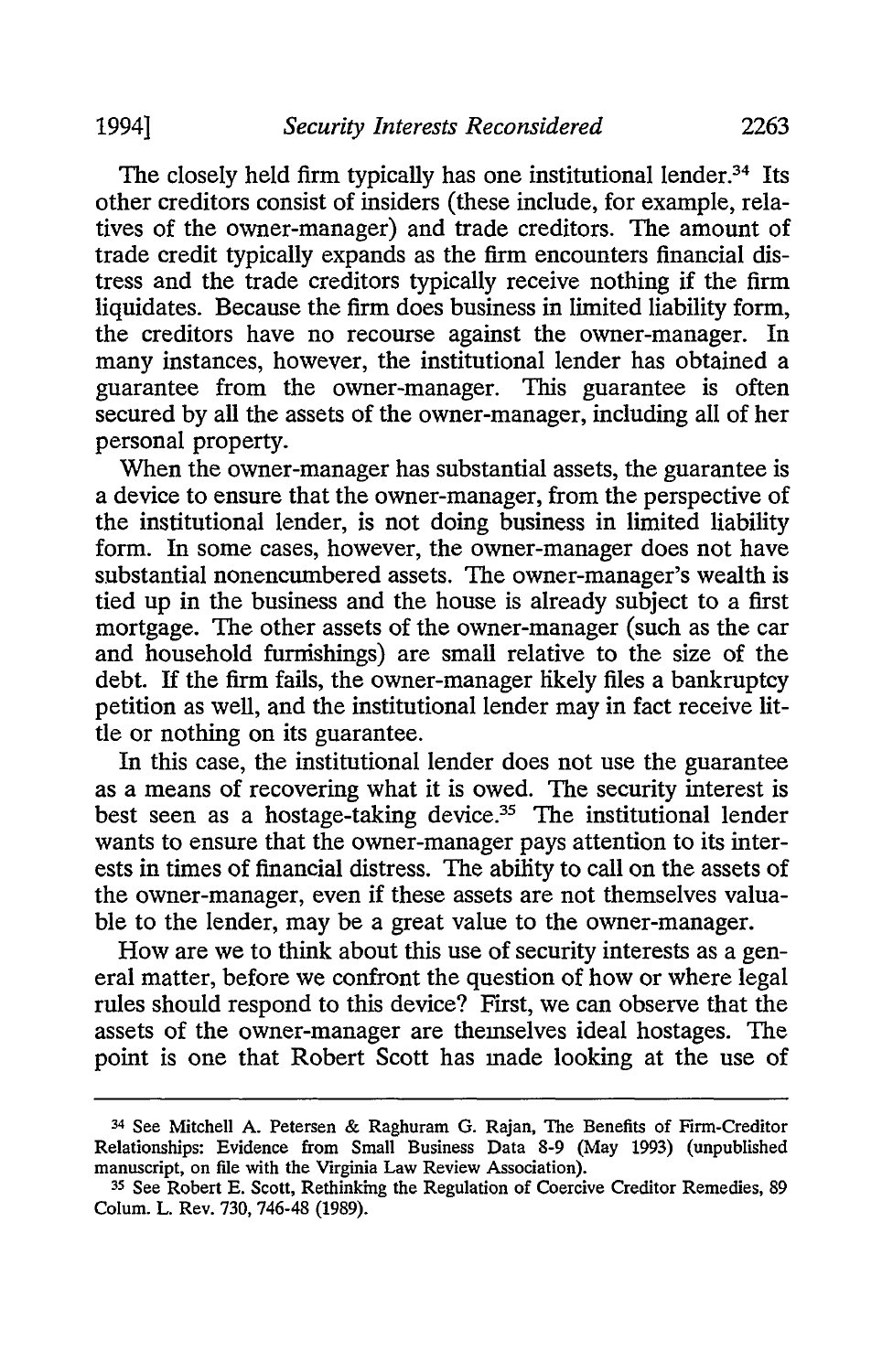secured debt in consumer loans.<sup>36</sup> The assets are analogous to a puny prince. They have value to the hostage-giver but little value to the hostage-taker, especially when the owner-manager's equity in the house is small relative to the value of the loan that the creditor has made to the owner-manager's firm.

The owner-manager can give this security confident that the institutional lender will not declare a default merely to reach these assets or to exercise control over them. The institutional lender will exercise control over the assets only to hold the owner-manager to her bargain and to ensure her cooperation in complying with the terms of the loan to the firm. The security in this case thus has a low risk of opportunistic behavior. The lender will use the threat of calling on the guarantee and asserting its rights as a secured creditor to enforce the rights it bargained for under the security agreement.

There are several points to make about this transaction. First, the device is not one in which the collateral ensures that the lender will be repaid, because the debtor may have no other creditors (other than the bank with a first mortgage on the debtor's home). Second, even if the debtor has other creditors, the lender often does not care about priority. If the owner-manager is solvent, all the creditors of the owner-manager will be paid. If, as is often the case, the owner-manager's assets are worth far less than the debt owed the institutional lender, the priority that the lender enjoys with respect to the owner-manager's personal assets does little to ensure that it will be repaid.

The advantages that the institutional lender enjoys in this context are ones that are largely independent of whether the lender's security interest in the owner-manager's own assets is perfected. It may be desirable to require the institutional lender to make a filing that puts the other creditors (of the owner-manager) on notice, but this issue is not likely to matter. The owner-manager likely does not have other creditors and in any event, priority over these creditors is not likely to matter much. What matters are the effects that the guarantee has on the relationship between the institutional lender and the owner-manager's firm.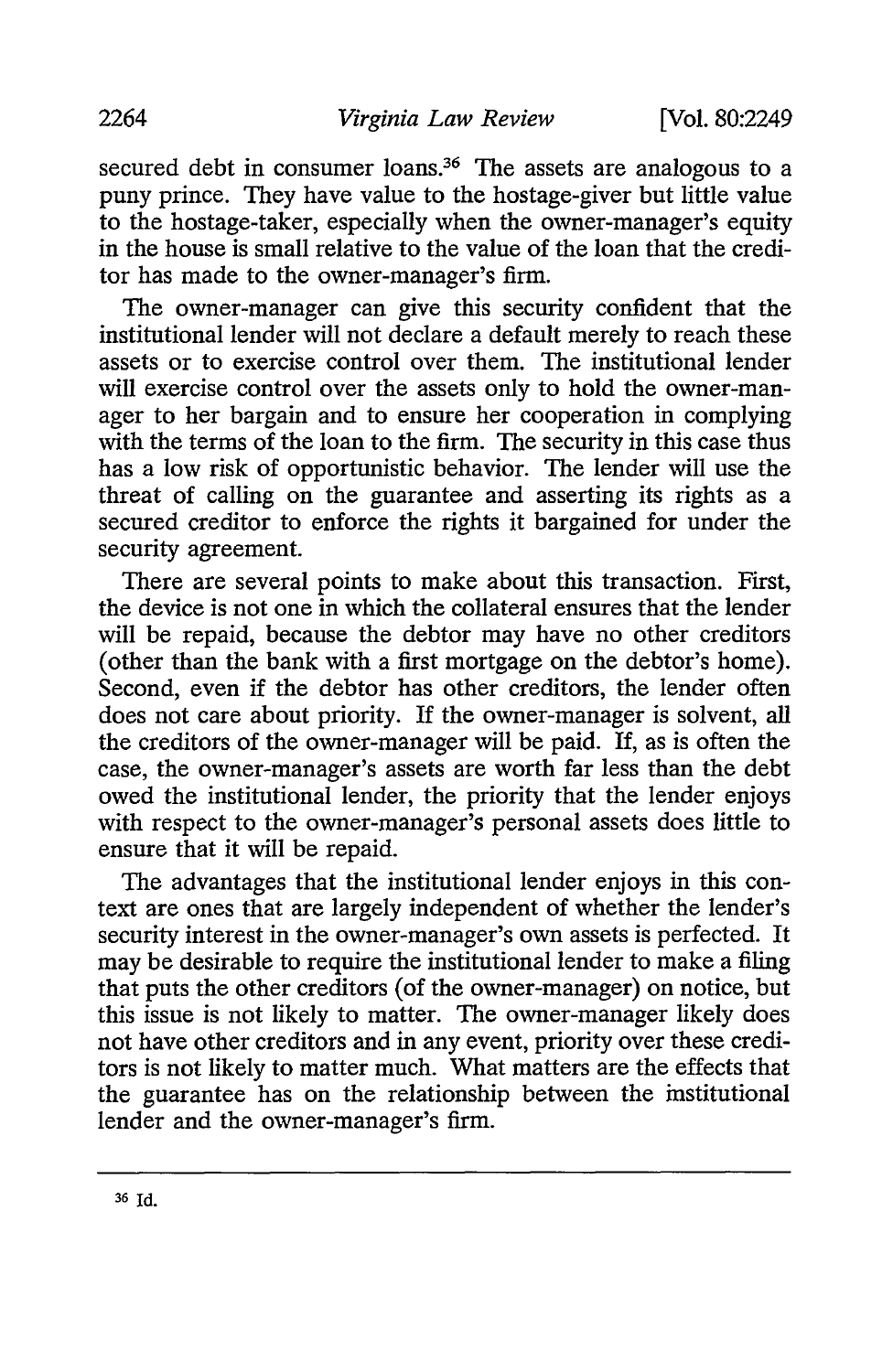When the owner-manager has few assets and the insider-guarantee is largely a hostage-giving device, it is not obvious that we should allow this transaction to go forward at all. To be sure, this case may be hard to separate from the case in which the ownermanager has assets and the guarantee with the security interest is simply a device to opt out of limited liability. In an environment in which all the debt of the firm is consensual, there seems to be no reason to prevent parties from opting in or out of limited liability if they choose to do so. The only qualification rests on the different transaction costs that the different creditors face. The mechanics of signing such guarantees and making the requisite filings, especially in the real estate records, may be too burdensome for the trade creditors, each of whom has less at stake (at least initially) than an institutional lender.

When the owner-manager has few assets, however, this kind of secured transaction may impose costs on third parties. The guarantee (reinforced by the security interest) serves two purposes. First, it reduces the chance of debtor misbehavior. The owner-manager is much less likely to act in a way that puts the creditors as a whole at risk. The lender with the guarantee has the ability to seize assets that, although not valuable to the lender, are valuable to the owner-manager and that the owner-manager will not want to put at risk. From this perspective, the guarantee favors all the creditors.

Second, the owner-manager may tend to favor the lender with this security interest at the expense of other creditors of the firm. This is problematic if the other creditors are nonconsensual or if the transaction costs of entering into such a guarantee keep others from doing so. If they all had this right, this problem would disappear, but the high transaction costs may keep this from happening. Viewed from this perspective, the institutional lender is in a position analogous to that of the IRS. The IRS likely has the ability to pursue the owner-manager personally if the tax obligations of the firm are not met.<sup>37</sup> This power gives the owner-manager

**<sup>37</sup>**See 26 U.S.C. § 6672(a) (1988), establishing that

<sup>[</sup>a]ny person required to collect, truthfully account for, and pay over any tax imposed by this title who willfully fails to collect such tax, or truthfully account for and pay over such tax... shall **...** be liable to a penalty equal to the total amount of the tax evaded, or not collected, or not accounted for and paid over.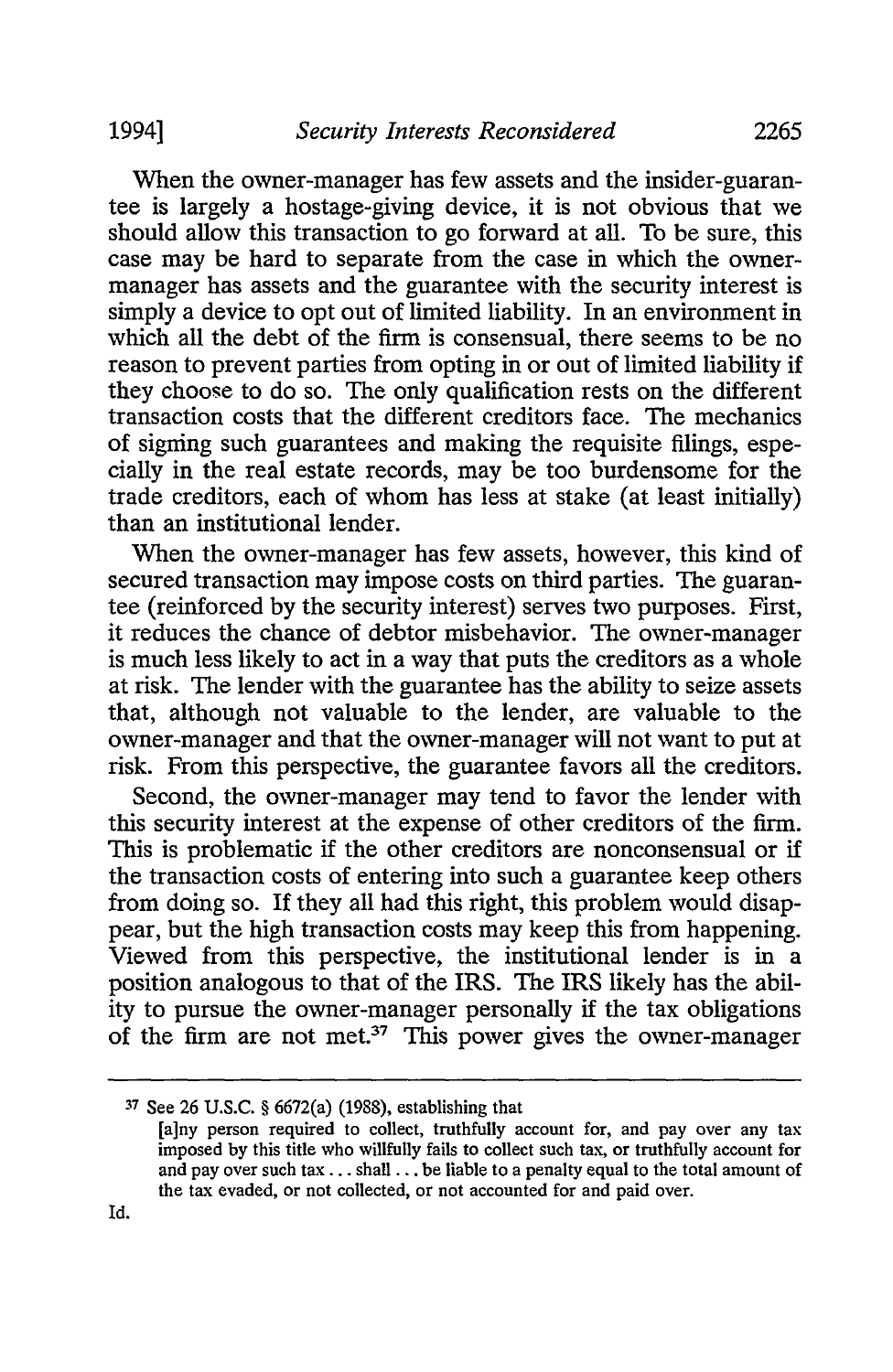an incentive to favor the IRS when encountering financial distress.<sup>38</sup>

In terms of law reform, we confront two issues. First, we confront the bankruptcy question of the reach of the law of voidable preferences.39 Second, and less well appreciated, we face a nonbankruptcy question about the reach of fraudulent conveyance law and the ability it gives other creditors of a firm to reach transfers made to a creditor when that transfer also benefits an insider because of the guarantee. To be sure, such transfers seem to be made for "reasonably equivalent value" if one characterizes the transaction as a transfer to the lender, but one can characterize the transaction quite differently, and the idea of the fraudulent preference has deep roots in the law of fraudulent conveyances.<sup>40</sup>

This view of secured credit and the potential problems that secured credit presents for other creditors is fundamentally different from the problem that arises when the collateral is an asset of the debtor instead of a third party. Collateral that can be levied upon by other creditors and that will be levied upon is not a hostage. The debtor will not get to keep it anyway and hence has no reason to favor the secured creditor over others.

**<sup>38</sup>**Such tax payments on the eve of bankruptcy are not voidable preferences under § 547 of the Bankruptcy Code. 11 U.S.C. § 547(b) (1988); see Begier v. IRS, 496 U.S. 53 (1990) (holding that tax fund payments were transfers of property held in trust, and therefore not avoidable as preferences).

**<sup>39</sup>**Under the existing law, transfers to a creditor with an insider guarantee are subject to preference attack for a year, rather than the usual 90 days. See, e.g., Levit v. Ingersoll Rand Fin. Corp., 874 F.2d 1186, 1194-1201 (7th Cir. 1989) (holding that the preferencerecovery period for outside creditors is one year when payment produces a benefit for an inside creditor, including a guarantor). As currently written, however, the one-year preference window applies not only to insiders like the owner-manager, but also to guarantees among related corporations, see id., which present a different problem. In addition, lenders may be able to avoid the preference attack but otherwise enjoy all the same benefits by having the owner-manager waive her rights of reimbursement and equitable subrogation.

<sup>40</sup>See Unif. Fraudulent Transfer Act § 5(b), 7A U.L.A. 643, 657 (1985); see also Bullard v. Aluminum Co. of Am., 468 F.2d 11 (7th Cir. 1972) (holding that relationship of parties in settlement agreement made transfer fraudulent under Bankruptcy Act); Andrew J. Nussbaum, Comment, Insider Preferences and the Problem of Self-Dealing Under the Bankruptcy Code, 57 U. Chi. L. Rev. 603 (1990) (arguing that transfers made by or for the benefit of insiders should be scrutinized under both the fraudulent conveyance provision and the fraudulent preference provision of the Bankruptcy Code).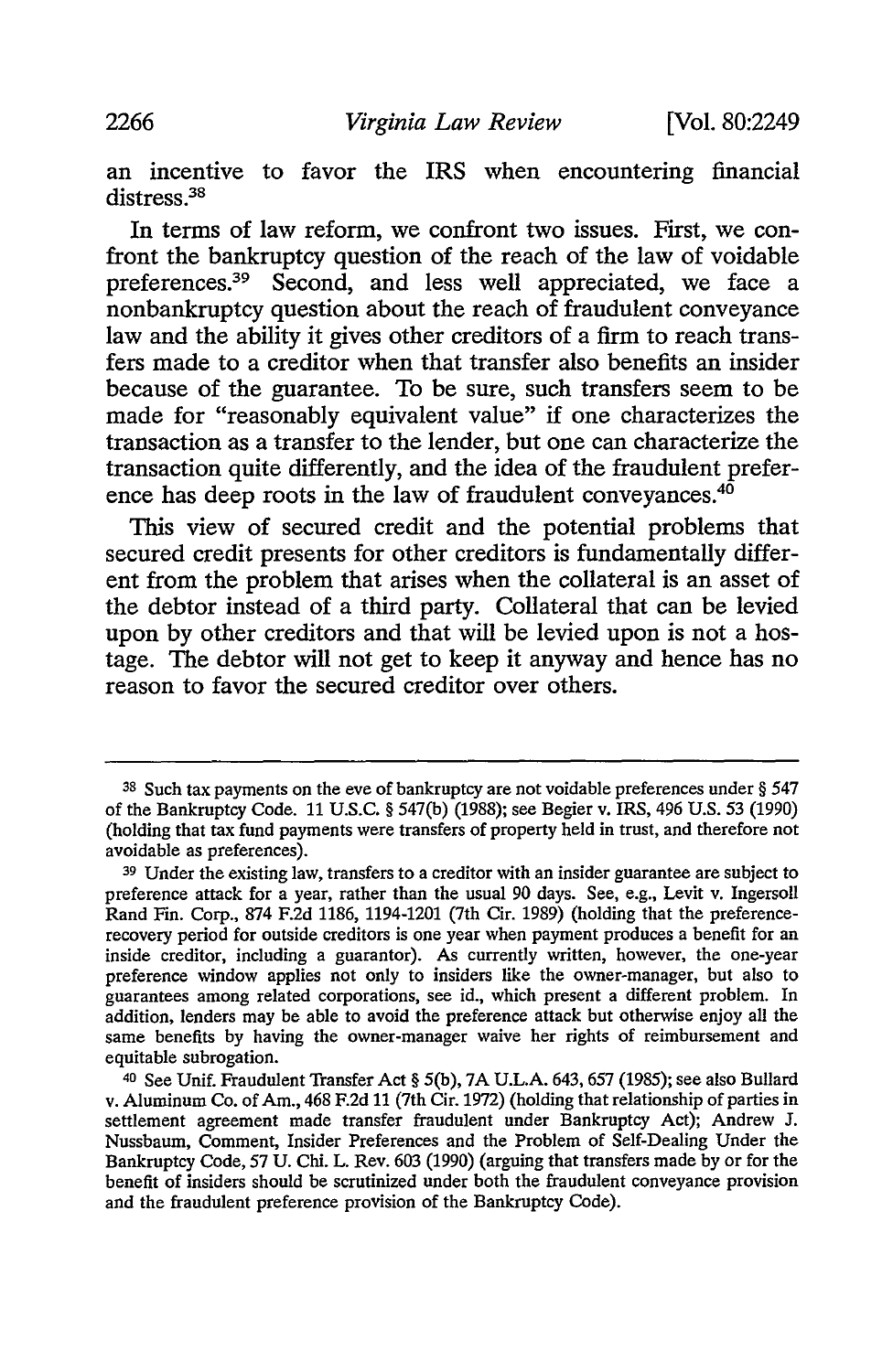# V. **SECURITY INTERESTS,** ASYMMETRIC INFORMATION, **AND** STANDARDS

It is common in some industries (notably the textile industry) for a firm to sell its accounts to a third party on a nonrecourse basis.<sup>41</sup> The third party has no ability to sue the debtor if the value of the accounts proves to be less than expected, nor does the third party have to return anything to the firm if more is received than expected. We can think of this transaction as the sale of an intangible asset. The transaction takes place because the factor places a higher value on the asset than the firm. The asset, of course, is a promise to pay a stream of money, and cash is fungible, but someone who purchases accounts has expertise that the firm does not. A factor may have a better sense of the risks associated with this income stream and may be better diversified to absorb the risks. In addition, the factor may know more about the creditworthiness of various account debtors and may also be better able to collect debts and keep track of what is owing. In this sense, the factor may be the higher-valued user of the asset.

The last ten years has seen a revolution in financial markets. Debt is now securitized to the extent that it has never been before. (The amount has risen from 45% of the \$3.8 trillion debt market in 1980 to 65% of the \$15 trillion debt market today.) The value of a firm's accounts receivable turns, like the value of any other asset, on the firm's ability to sell it. Creating a law that facilitates the sale of an asset is, others things being equal, a good thing.42

Legal rules confront two different problems in dealing with factoring. First, legal rules can establish a set of norms and conventions that make it easier for the parties themselves to enter into the transaction. A set of rules that makes it easy for the account debtors to know whom they are supposed to pay works to everyone's advantage. Legal rules, however, must also confront the third-

<sup>41</sup> For a discussion of the practice of factoring, see 1 Gilmore, supra note 1, §§ 5.1, 5.2.

<sup>42</sup>Decisions such as Octagon Gas Sys. v. Rimmer (In re Meridian Reserve), 995 F.2d 948 (10th Cir. 1993), which make it harder to insulate accounts that are sold from the effects of a debtor's bankruptcy proceeding, id. at 955-58, are subject to criticism on these grounds. For a discussion of the importance of the idea of a true sale in this context, see Steven L. Schwarcz, The Parts Are Greater than the Whole: How Securitization of Divisible Interests Can Revolutionize Structured Finance and Open the Capital Markets to Middle-Market Companies, 1993 Colum. Bus. L. Rev. 139, 143-49.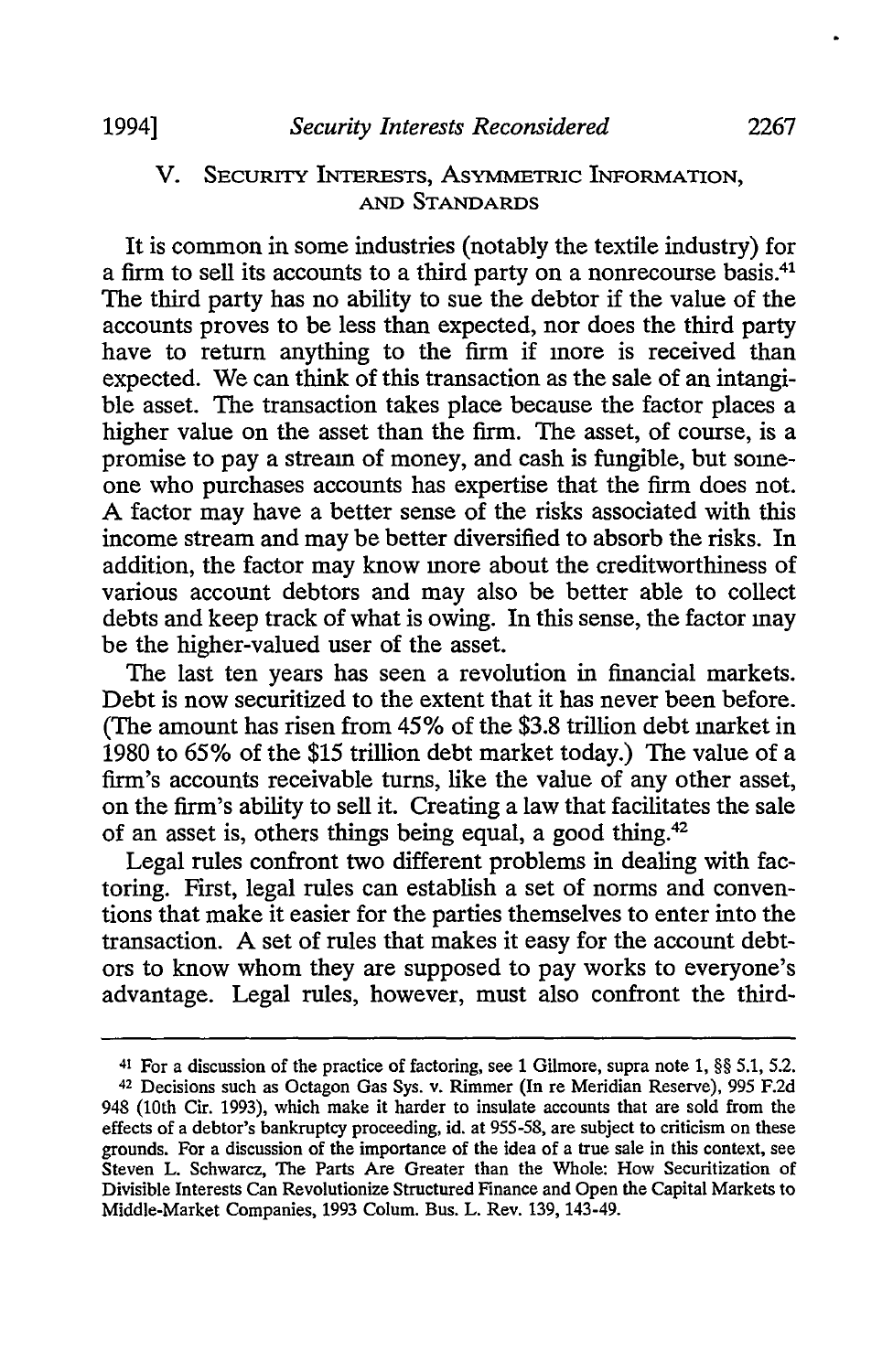party effects of such a transaction. Because the debtor has no control over these accounts after it sells them to the factor, none of the potential for manipulation that we saw in the case of the security interest supporting the insider guarantor exists. Because the assets are intangible, we do not have the problem of a debtor who appears to be the owner because of possession,<sup>43</sup> and we also do not have the ostensible ownership problem that we encountered in the case of the equipment lessor.

Moreover, there are reasons to think that the general creditors are not likely to be misled. Trade creditors typically receive nothing when firms liquidate. They extend credit knowing that their ability to be repaid turns on the firm's ability to generate new accounts, so it should not matter to them whether the debtor pays them as it is paid by its account debtors or pays them from the proceeds it realizes when it sells the accounts to a factor.

There are, however, two problems that are worth considering. First, we may want to worry about the factoring of accounts that takes place when the debtor is already in financial distress. This factoring is not itself a preference, because the factor gives new value, but there is a sudden change in the condition of the debtor that is not readily apparent to the other creditors. Trade creditors rely upon such things as the debtor's ability to pay them regularly to draw inferences about the debtor's financial health and whether they should continue to ship goods and extend credit. The debtor's ability to reach sources of credit that are invisible to them clouds this signal and is therefore a source of potential mischief. In this respect, the factoring of accounts while in financial distress, like the ability of the IRS to enjoy priority over trade creditors when the debtor diverts FICA funds, is a source of legitimate concern.

Second, the filing requirements we impose on factors help trade creditors only if they regularly check the filings. The cost of a search is large if a trade creditor must do it each time it ships goods to each one of its debtors. (The \$5 cost is modest in any large transaction, but it is a substantial cost if it must be done twelve times a year for all of a firm's customers.) Looked at through this lens, the question to ask is whether the trustee should be able to avoid such sales of accounts if they are done on the eve of bank-

<sup>43</sup> See Benedict v. Ratner, 268 U.S. 353, 362-63 (1925).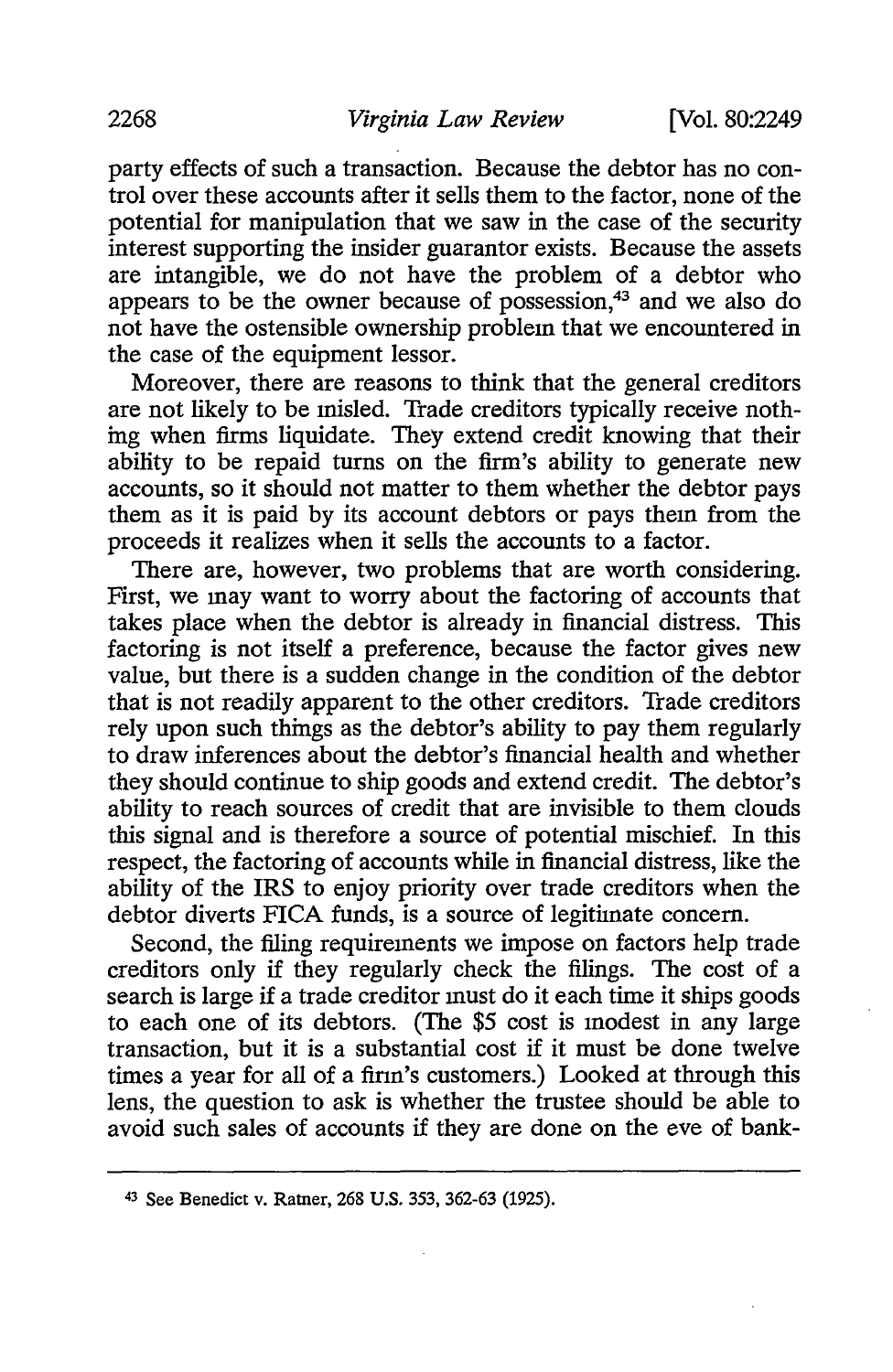ruptcy. One can argue that a statute similar to the bulk sales law should apply in such cases. A factor should be obliged to give actual notice to creditors and risk that the transfer of accounts to it will be avoided if the debtor fails within ninety days or some other prebankruptcy window.

Article 6, however, has not been a conspicuous success.<sup>44</sup> One can argue that such a legal regime would make it hard for debtors facing a cash crunch to weather the storm and might, in the long term, make trade creditors themselves worse off because more debtors would fail. Alternatively, one can imagine variations on the notification rules that would be more effective. We could, for example, create a filing system in which trade creditors could file. The factor could insulate the sale of the accounts from a voidable preference attack if it sent notice to all trade creditors who filed under the debtor's name or taxpayer identification number.

One could, of course, conclude that this game was not worth the candle. But we risk missing a potential problem that secured credit may pose to third parties if we treat a factor or an accounts receivable financer as being the same sort of animal as the purchasemoney lender. The purchase-money lender who extends credit when the debtor is in financial distress does not distort the signal the trade creditors receive about changes in the financial condition of the debtor.

The sale of accounts raises another problem as well. There is always the risk that a debtor can make multiple and necessarily fraudulent transfers of the same asset. The rule that we can infer ownership from possession serves to ameliorate this problem in the case of tangible assets, but does no good in the event of intangible assets such as accounts. One of the virtues of the filing system is that it allows one to sort out ownership rights in a way that makes it easy to know where one stands. A factor who purchases accounts wants to be sure that no one has already purchased them. A filing system serves this purpose. But if we have a filing system for this reason, other characteristics of the law become suspect.

<sup>44</sup> Revised Article 6 gives states the option to repeal bulk sales altogether. U.C.C. art. 6, Alternative A. A number of jurisdictions have already done this. See, e.g., 1993 Fla. Laws ch. 93-77, § 3; 1991 Ill. Laws P.A. 87-308, § 1; 1993 Tex. Gen. Laws ch. 570, § **16.**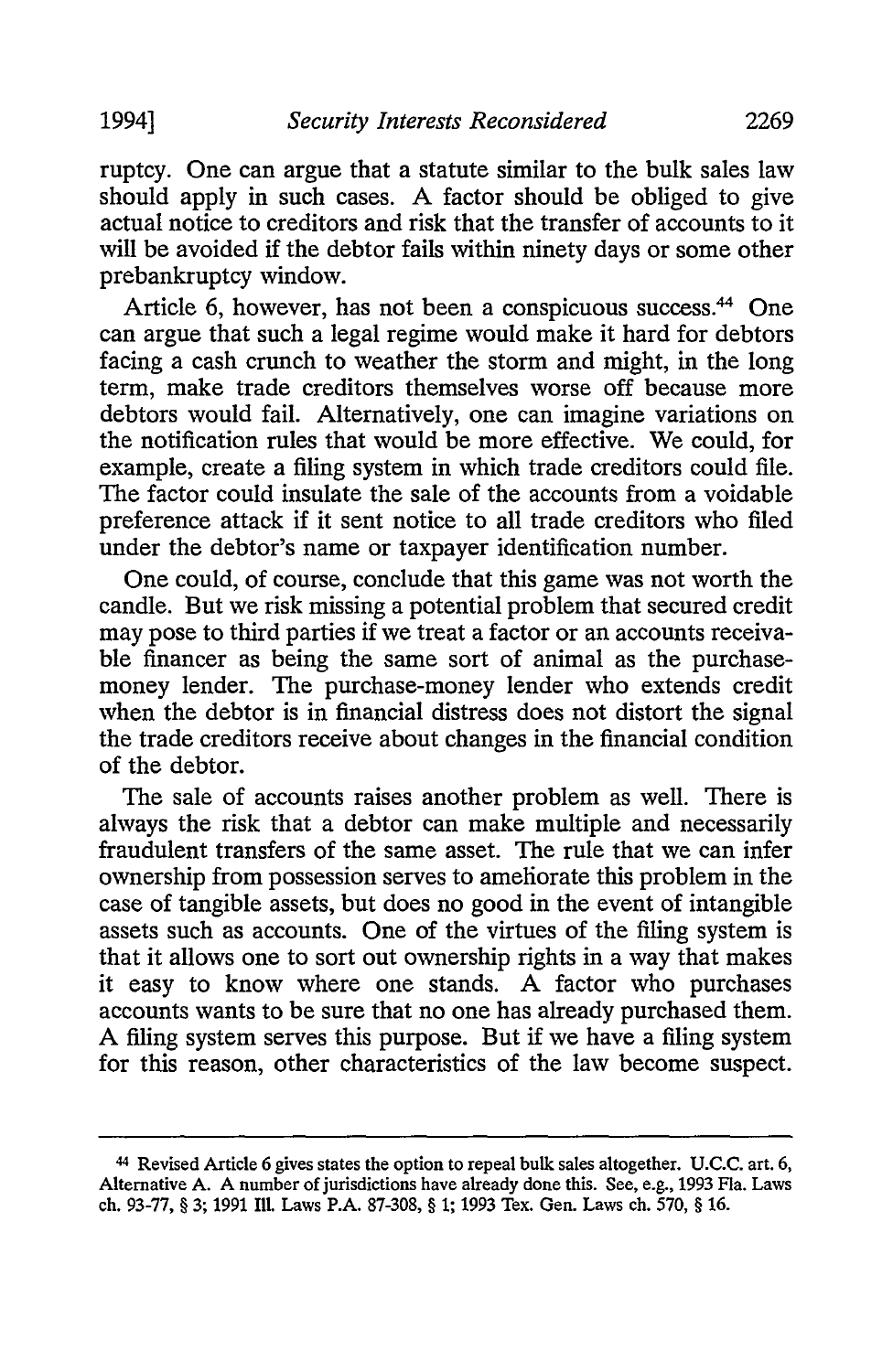For example, it is not clear that a lien creditor should be able to prime the factor who fails to file or fails to file correctly.

# VI. **CONCLUSION**

In this Article, I have looked at some basic transactions that are now covered under Article 9 and have used them to reexamine some of its basic assumptions. The drafters built Article 9 around several basic propositions. First, they believed that the idea of the secured transaction was a useful legal construct. The transactions that fell within its scope were presumptively of the same type, for which the same legal rules were appropriate. Second, the drafters believed there were sound reasons for protecting the bona fide purchaser in all guises. Third, the link between possession and ownership was the foundation of the law of secured transactions. Finally, the third-party problems that security interests created were best solved through a system of notice filing. After so long a time, notwithstanding its great success, these basic assumptions should be subject to closer scrutiny.

Quite apart from the boundary problems that inevitably arise, there is little that a security interest that secures the guarantee of a corporate insider has in common with the equipment lessor or the factor or the asset-based lender who takes a security interest in all the assets of a debtor. Second, in a world in which information is imperfect, one may not want to rest with the idea that a lender who gives value should be entitled to a security interest. There is no reason to assume that protecting the bona fide purchaser for value in all guises is in the joint interests of all the investors in a firm.<sup>45</sup> A factor that lends to a firm in financial distress may make it harder for other investors in the firm to learn about the debtor's financial condition.

Third, the common-law idea of ownership based on derivation and possession may not make sense in a world in which it may be much easier to create a registration system for all assets of any value. Finally, notice filing may not make sense in an electronic world in which information can be encrypted and it is possible to require all investors in a debtor to register their interests so that

<sup>45</sup> See Gilmore, supra note 2.